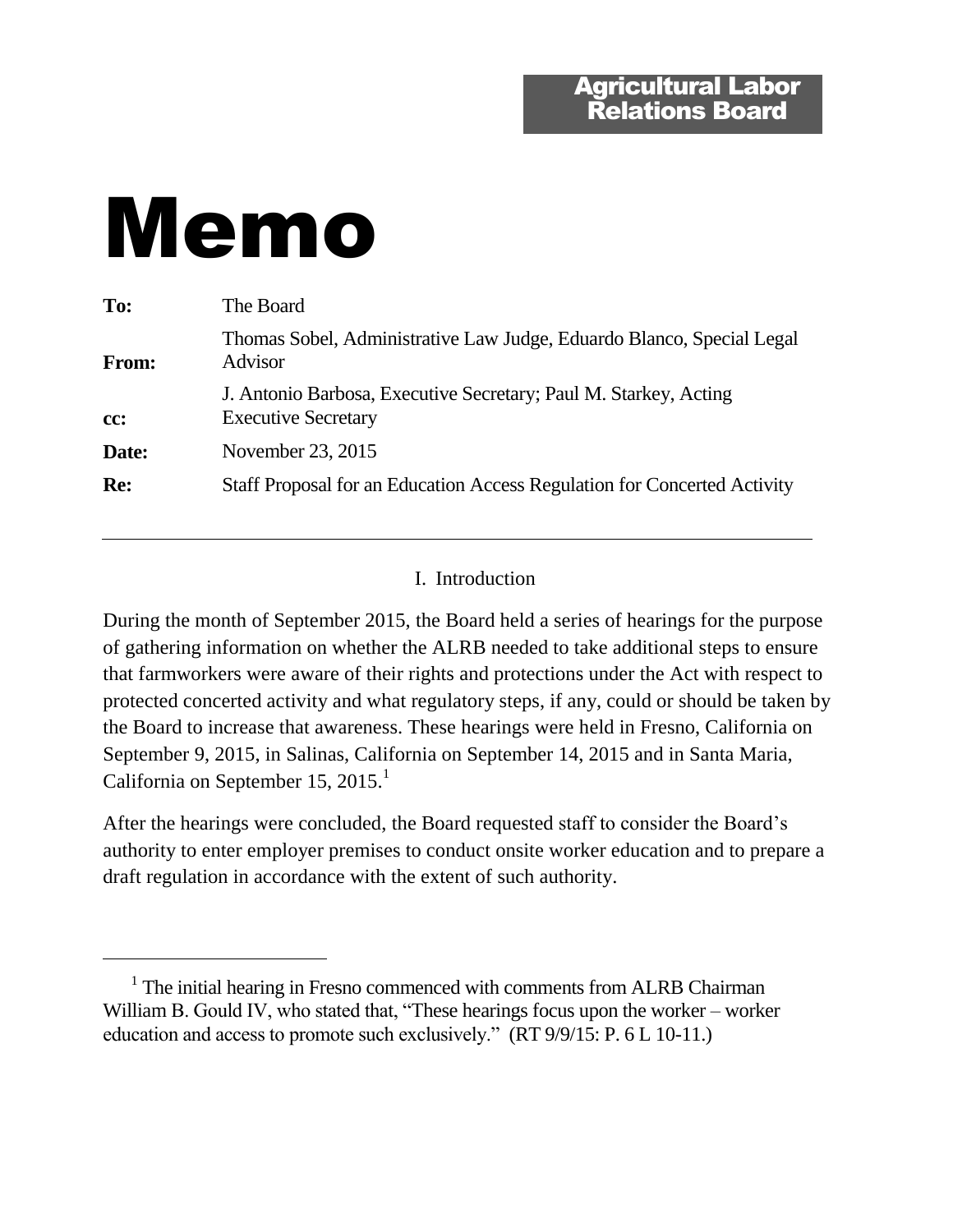## II. History of the Board's Worker Education Program

Because exercising the rights guaranteed by the Act depends upon knowledge of its provisions and processes, from the inception of the Act, this Board has devoted considerable attention and resources to educating employees. It has produced and distributed a wide variety of informational materials about the purposes and procedures of the Act.

Historically, the Board has not left it to the parties to educate employees about their rights; it embarked on a direct-to-employee program of worker education under which Board agents took access to employees to educate them about their rights. Although these efforts were controversial, they were endorsed in the Initial Report to the Legislature by the Joint Committee to Oversee the Agricultural Labor Relations Act.

The Committee concluded that the fact that "[v]ery few of the individuals directly affected [sic] by . . . the ALRA have had prior experience" with the law, combined with the fact that "there was a serious lack of information concerning the fundamental concepts and procedures of the" Act, "compound[ed] the problems confronting the ALRB in its efforts to achieve the objectives of the [Act.]" However, taking account of complaints about the content of the procedures involved in taking access for this purpose, the Committee recommended that the Board develop more "precise guidelines for its Board agents in the conduct of worker education programs. These guidelines should be strictly adhered to and should include, except in extraordinary circumstances, advance notification of visits to [an employer's] fields. Further, Board agents should receive specific training . . . in the techniques for making an objective presentation of workers' rights under the ALRA."

In 1978, the Board did hold hearings on adopting a worker education regulation, but it did not adopt one; instead, it maintained its ad hoc approach until 1979, when the court of appeal in *San Diego Nursery v Agricultural Labor Relations Board* (1979) 100 Cal 3d 128, held that in the absence of a valid regulation the Board could not continue the program. Just as significantly the court also held that 1) that Labor Code Section 1151(a) did authorize such access for the purpose of investigations authorized by the Act; 2) that the Board could properly conclude that its investigative authority begins before the filing of a petition for certification; and 3) that such investigative authority could include advising, notifying, or educating employees about their rights and obligations under the Act. Despite the court's indication that a duly promulgated regulation was within the scope of the Board's authority, the Board did not enact one.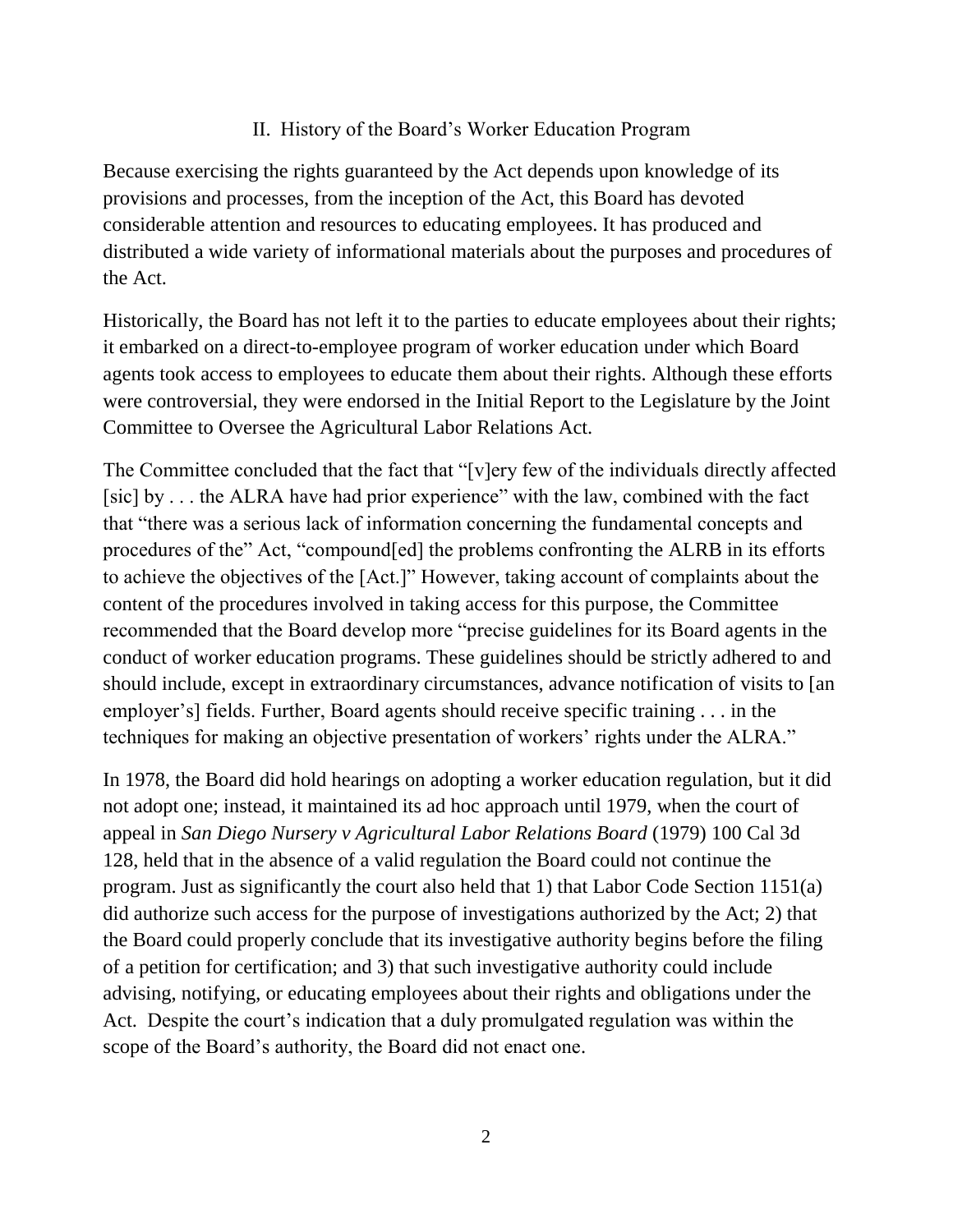In the ensuing decades, election related activity subsided and the ALRB's personnel resources went from over 200 positions to less than 40. Even during the years of limited resources, the Board sought out farmworker and supervisor outreach events and updated its printed outreach material. More recently, the Governor and Legislature approved significant additional resources for the ALRB, including resources for education and outreach, which provide a means for a renewed regulatory effort.

The 2015 public hearings confirm the emergence of a new population of immigrant workers less familiar with the American legal system, and more difficult to reach because of various language and cultural barriers. They also confirm that despite the Board's ongoing efforts at outreach, farmworkers, regardless of heritage or ancestry, remain largely unaware of their concerted activity rights and protections. Thus, it is as true of farmworkers today as it was in 1978 that, as the Joint Committee observed, "very few of the individuals directly [affected] by . . . the ALRA have had [any] experience of the law."

## III. Summary of Evidence and Conclusions from the Hearings

These hearings provided the various constituent groups (Employers, Employer counsel, Farm Labor Contractors, Employee unions and the employees themselves) and experts from Academia and Non-profit Groups (NGOs) such as CRLA and CAUSE an opportunity to express their thoughts on the state of worker education and to suggest approaches, counter-approaches and constituent support for or opposition to suggested approaches or alternative methods of addressing any deficiencies in the Board's approach to farmworker education. At least on the part of unions and employer counsel, the expressed views, at the hearings, centered around comments made by Chairman Gould, enunciated at the August 3, 2015 Labor-Management Advisory Committee meeting, which posited the potential for creating a new regulation that would allow ALRB staff to enter the field work sites in order to educate farmworkers and supervisors regarding the concerted protected activity rights and protections provided to farmworkers under the Act.

Staff believes that the hearings revealed one point upon which all sides agreed and that, in the abstract, no side opposed educating farmworkers about their concerted activity rights and protections. Otherwise, there was considerable disagreement as to the appropriate means or methods by which the Board could achieve such education.<sup>2</sup>

 $2^2$  There were a few voices raised against the need for any education. In Salinas, Mr. Steve Scaroni whose opinion appears to be formulated from and entirely based on his relationship (as employer) to an employee pool made solely up of H2A visa program employees, none of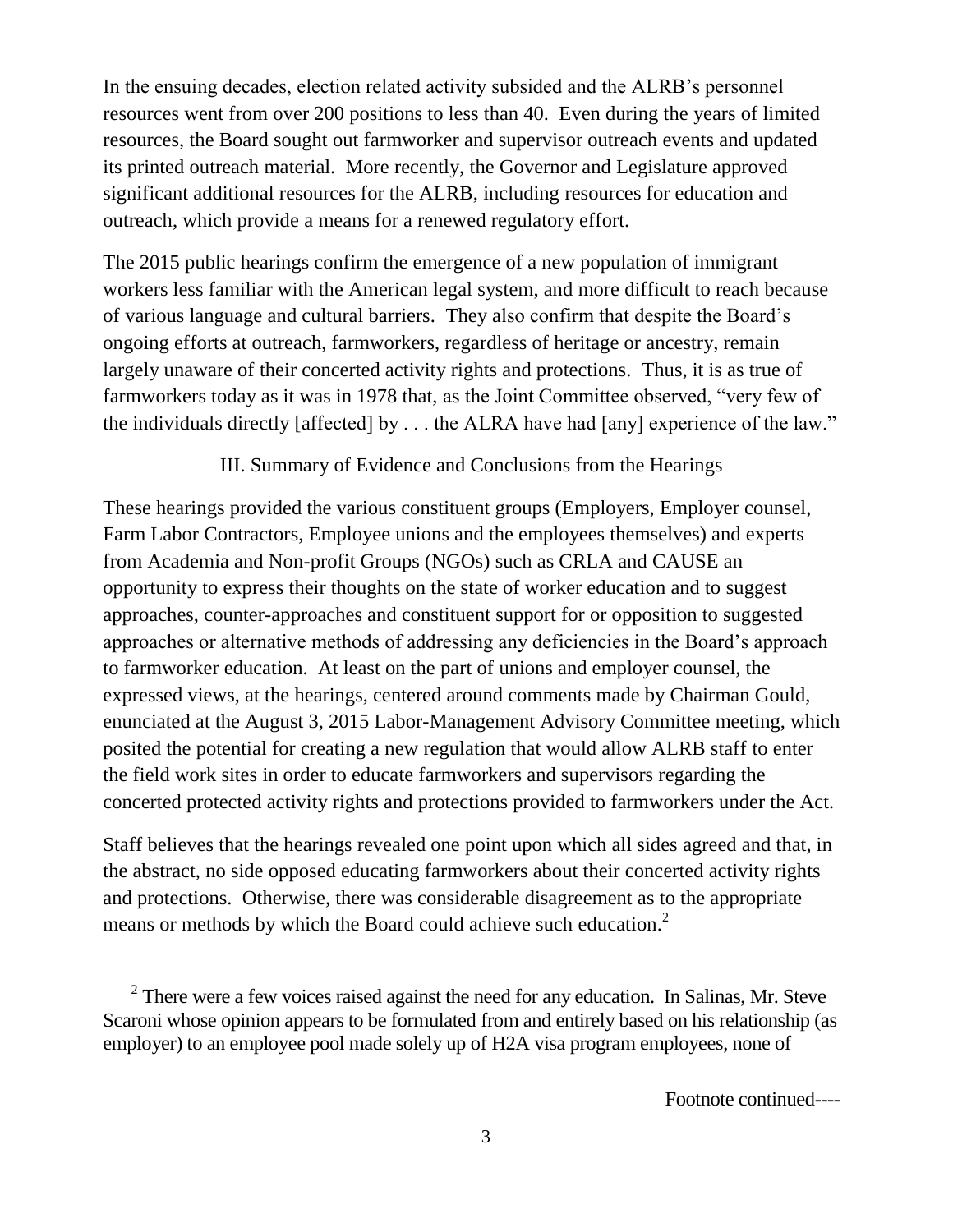In the staff's view, the real import and impact of these hearings are evidenced by what they either revealed or confirmed: In general, despite 40 years of outreach efforts by the Board, by unions and by Hispanic community legal, religious, social and cultural groups, today's farmworkers have little to no knowledge about the ALRA/ALRB and the rights and protections this law affords them. According to the most recent NAWS (National Agricultural Workers Survey) data (2012), in 2012, 95 percent of California farmworkers are foreign-born and their average age is 37. The NAWS also estimated that, in 2012, 63 percent of California farmworkers were undocumented and that 64 percent of the California farmworkers had, at minimum, a  $6<sup>th</sup>$  grade education. The NAWS also established that the average number of years doing farm work in the United States was 14 years. 72 percent of farmworkers had one employer in 2012 and worked 46 hours per week for 40 weeks. Further, the NAWS states that 20 percent of California's farmworkers are indigenous.

Fair conclusions that can be derived from a review of the NAWS data are that health & safety conditions have been improving. However, the NAWS data also revealed that wages have not increased and that, in real terms, have actually decreased. In 1990, wages were \$9.80 (per hour) and in 2012 were \$9.06 (per hour). This NAWS data was, in many ways, confirmed by most of the farmworkers testifying at each hearing location and came from mestizo and indigenous workers alike. Mr. Rick Mines, a University of California, Berkeley researcher, former NAWS director and co-author of the seminal Indigenous Farmworker Study, in his testimony indicated that indigenous farmworkers are poorer than mestizo farmworkers.

A key factor taken from the farmworker witnesses and spoken of eloquently by some was their reluctance to confront employers (managers, supervisors and foremen) about working conditions because of a heightened fear of retaliation and/or deportation. Farmworker

#### Footnote continued----

whom testified. Against all the other testimony presented, throughout the hearings, his view and situation must be seen as an atypical employment situation. There was also the testimony of Ms. Carmen Garza, a former farmworker, who testified in Fresno, whose views on farmworker use of modern communications technology must also be seen as atypical. There were workers in Salinas that wanted to be assured that information would be given regarding their rights to oppose their collective bargaining representative or to oppose a union seeking to organize. In Fresno, there was an expression of distrust leveled toward the Visalia Regional Office staff and Regional Director as being biased against workers opposed to a union and questioning the veracity of any information that would be given.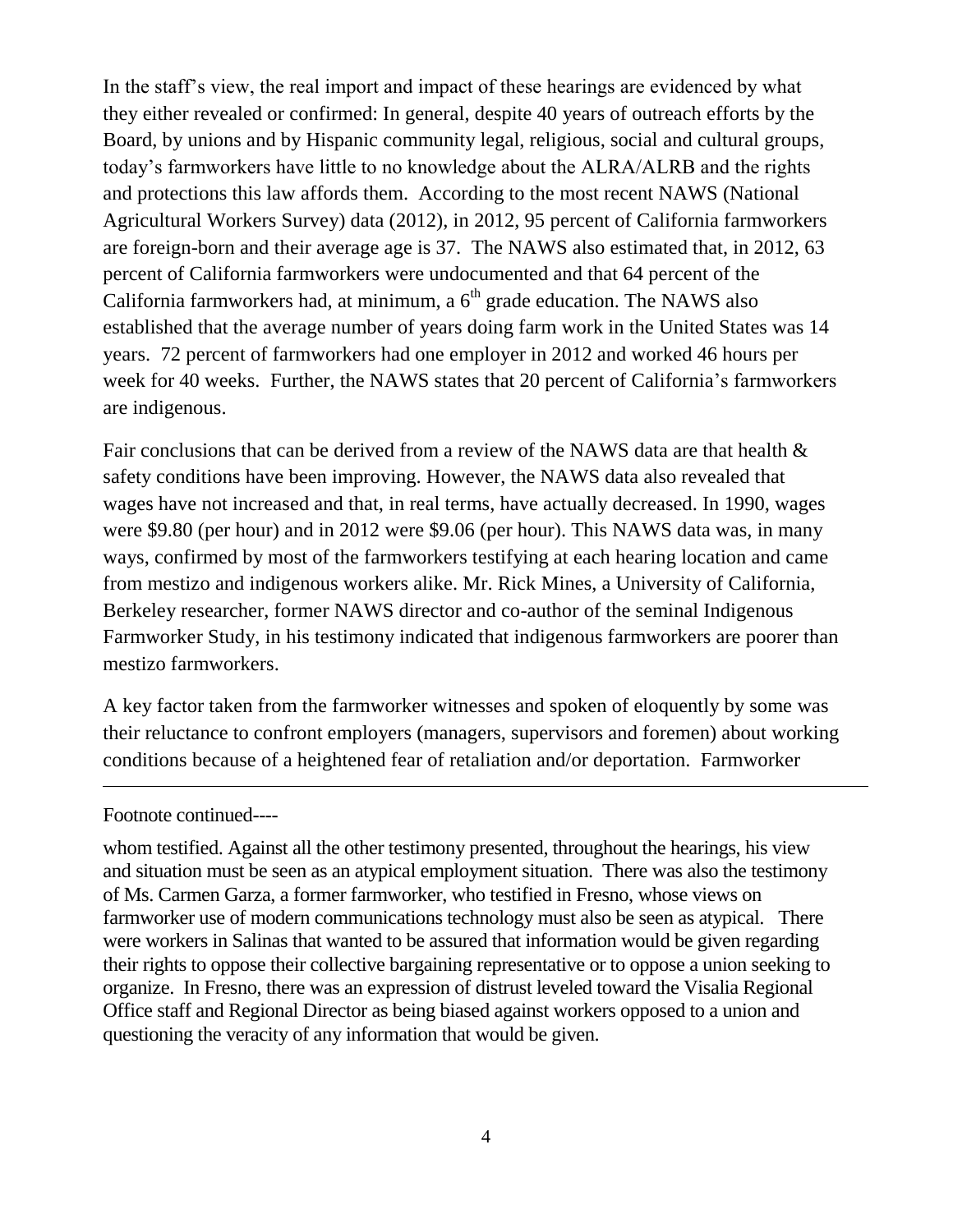witnesses, particularly the indigenous farmworkers, consistently testified that their fears of retaliation are directly tied to their undocumented status and resulting in vulnerability to unlawful practices engaged in by foremen or other management, which was, essentially, expressed, by them, as a feeling of being powerless.

A key demographic change to the farmworker population in California is the growing percentage of farmworkers who are mono-lingual and can only speak (but not read or write) their indigenous language. The hearings revealed that the lack of an ability to speak Spanish and in particular to read Spanish is a growing obstacle to their ability to access agency written materials regarding their rights under the Act. This language barrier definitely contributes to their lack of knowledge about their labor rights and protections<sup>3</sup> which would also correlate to this sense of being powerless.

Various alternative methods to work site education were advanced by employer representatives. As discussed below, these methods have either already been tried (agency outreach) or are unworkable (computers, cell phones, social media, radio/television, billboards and video training)<sup>4</sup>.

Finally, depending on the approach to regulatory language accepted by the Board, it is very unlikely that the suggested potential negative consequences to employers from education at the work sites will occur. Employers counsel/representatives voiced concern that a random selection approach or an approach to employer selection for education based on ulp filings will have employees believing that the employer was chosen because it is a bad actor that has been violating its employees' rights. Mr. Bedwell and Mr. Cloud also

 $3$  This was attested to by various witnesses, including but not limited to Mr. Mines, Ms. Keffer, Mr. Leoncio Vasquez, Mr. Fausto Sanchez and Mr. Estrada to name the nonfarmworker witnesses along with many farmworker witnesses who will not be named herein.

<sup>&</sup>lt;sup>4</sup> Also suggested, apparently as a corollary to these other methods, was a suggestion that we model our efforts on those of the Cal-OSHA Consultation Unit. Following the hearings, the Consultation Unit was contacted. A key point that was confirmed is that the Unit is "walledoff" from the OSHA enforcement personnel. Thus no citations are issued nor are violations seen ever reported to the enforcement personnel. Most of the training is done at events sponsored by the various employer organizations or by the workers compensation insurance industry. Events that occur at the work sites are voluntary. The Unit does not have a record of work site instruction but it can be said that they are infrequent when compared to industry or insurance company sponsored events. It was also learned that the number of employees at these events cannot be determined by the Unit. The impression was that it was not many if at all but there was no way to know for sure.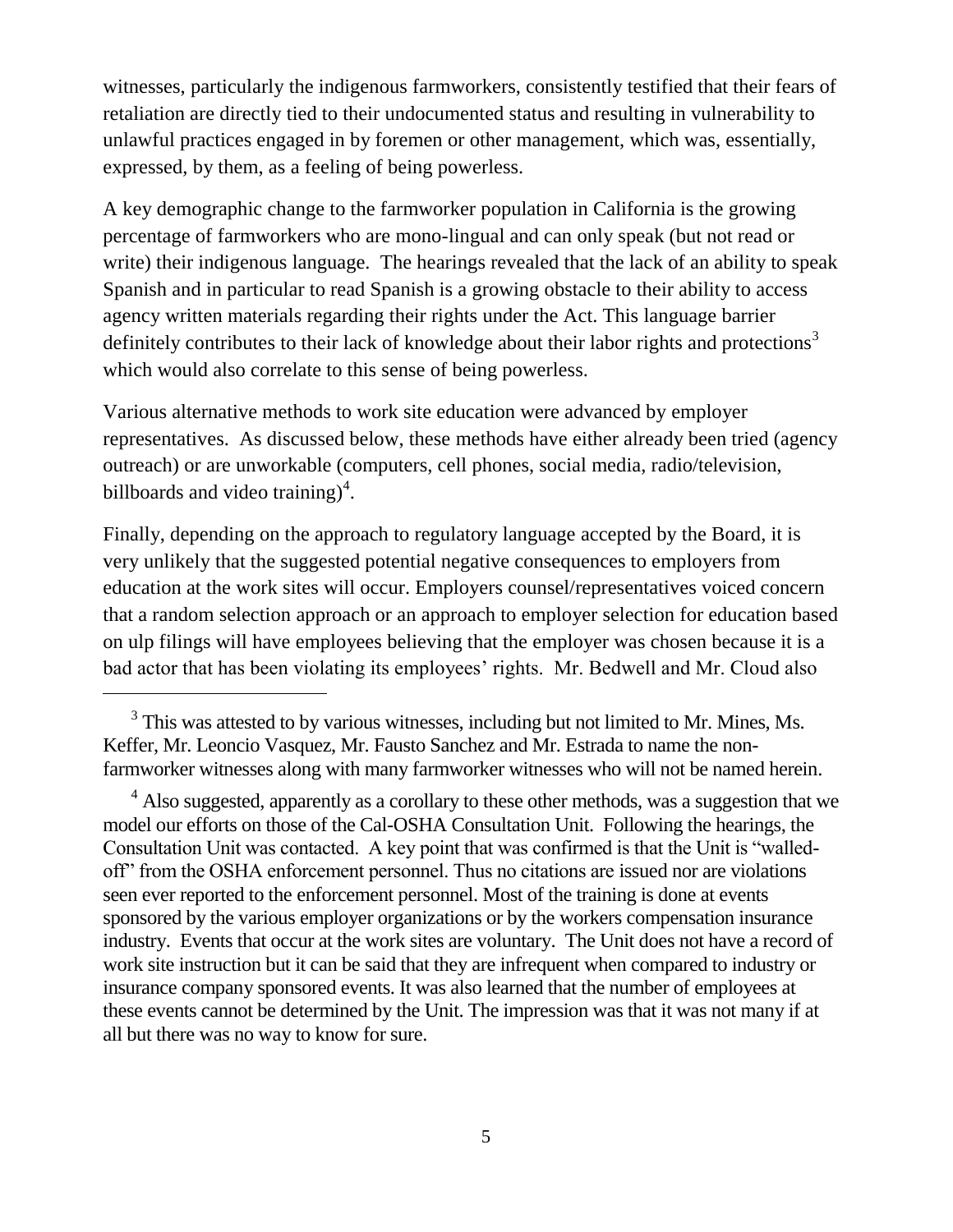expressed another shared employer concern and that was the bias or appearance of bias on the part of ALRB regional or General Counsel staff. Mr. McClarty, a grower, felt that farmers would believe that ALRB staff had ulterior motives for educating workers. Mr. Barsamian felt that ALRB staff could not be expected to be neutral if they were also expected to investigate and prosecute. Mr. Resnick referred to that possibility as a conflict of interest. These concerns are alleviated by the proposed regulation (see proposed regulation) by using Board personnel specifically tasked with outreach duties and "firewalled" from both the General Counsel's investigative obligations and the Board's judicial functions.

Mr. Barsamian also expressed a concern about an impact on productivity if work time was used because work would not get done therefore negatively impacting perishable crops. He also believed that before and after work would also not be effective. Yet he also felt that lunchtime education would not work because workers were eating in the half hour lunch period which he felt would be ineffective as he believed education would take longer than that. We believe that the concerns regarding work time and before and after work are well taken. We also believe that for our purposes and educational design the half hour lunch will be sufficient. Mr. Maturino saw lunch time Board educational access as no different from the ability of a union to use the half-hour lunch to accomplish their (different) purposes. He reminded us that the half-hour lunch is the employees time and therefore their choice to listen or not, regardless of how they are being paid for their work time (hourly or piece-rate). A number of farmworkers also agreed that the lunch period would be the best time for education at the work site and that their own particular needs pre-work and post-work did not allow for any time in which to explain and more importantly to discuss ALRB information.

It is recommended that based upon the consideration of all of the information received from all of the constituent groups (employers, unions, academics, community representatives and, especially, farmworkers) and in light of the conclusions mentioned above, this Board should conclude that worksite education of farmworkers is essential so that the purposes of this Act may be effectuated and proposed regulatory activity, see proposed regulatory language, will ensure a fair, impartial and orderly processing of farmworker initiated requests for education.

## **The Hearings**

Below, is a general discussion of those statements received which we believe the Board should find, enlightening, revelatory, important and ultimately persuasive. This is then followed by a closer look at the alternative counter-approaches or methods proposed for achieving the goal of an educated workforce mentioned above.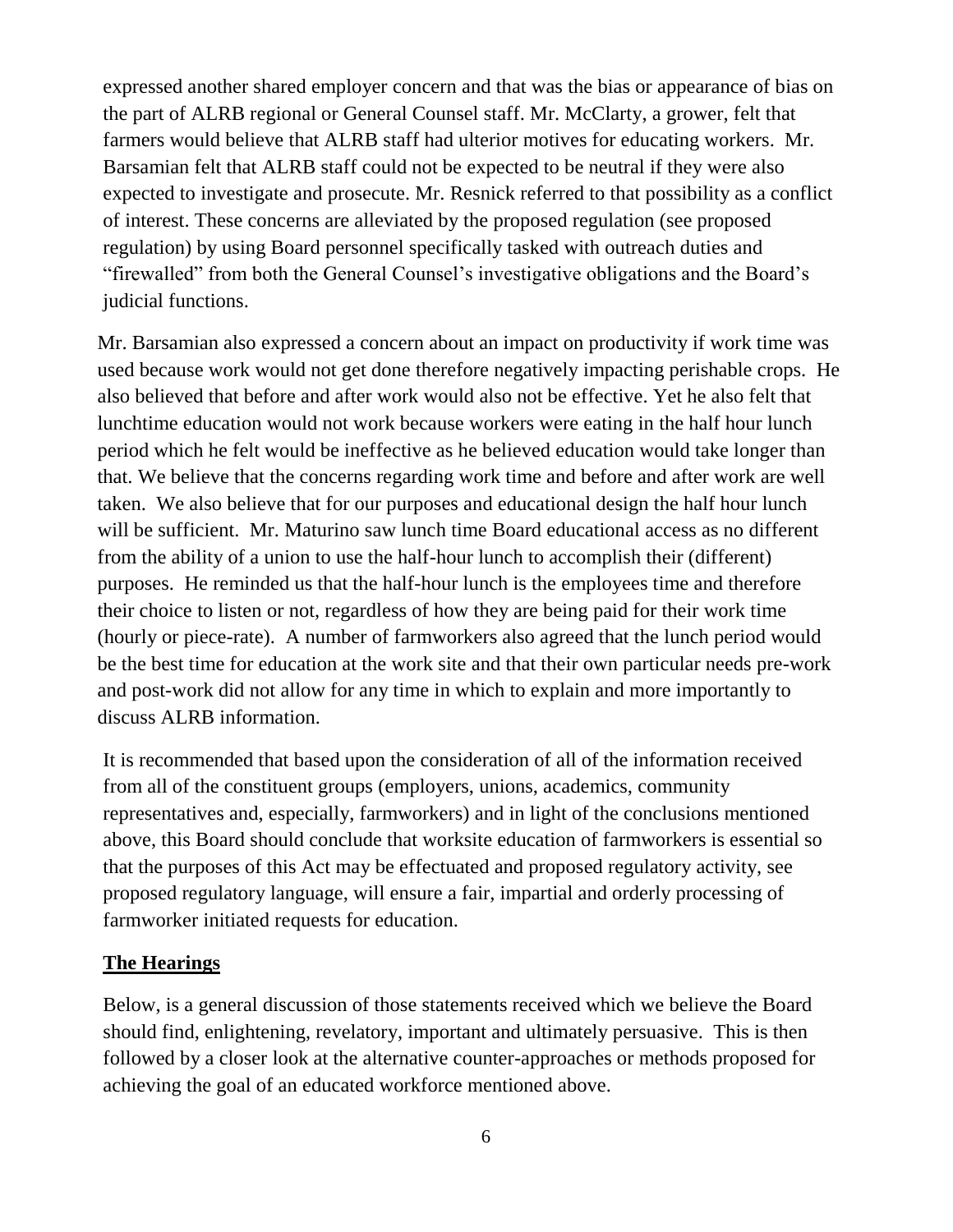Numerous witnesses testified throughout the three days of hearing. The majority of the witnesses were, in fact, farmworkers<sup>5</sup>. These farmworker witnesses spoke from their hearts and painfully revealed their fears, their anguish and a conviction that their plights were hopeless and that they were powerless to alter their "lot".

It is to be deeply appreciated that the farmworkers took the time to attend these hearings either as participants or as observers. It is recognized that to follow a long work day filled with tremendous physical exertion and to stay at a hearing until late in the evening when they would have to rise the next day at the crack of dawn was a great sacrifice. Their interest in these proceedings does, in its own way, underscore the importance they place on the issues of education and protection from retaliation.

However, it must also be recognized that not all farmworkers who were present at the hearings or who testified were supportive of the potential desire of the Board to create a regulation allowing access for educational purposes.<sup>6</sup>

## Lack of Knowledge

It is safe to say that there were several themes echoed through the testimony of the various workers who spoke in support of a regulation providing for work site education. They stated that<sup>7</sup>: Many farmworkers don't know their rights.<sup>8</sup> Many farmworkers did not know anything or very little about the ALRB and its protections.

Workers arrive from Mexico without any existing knowledge of labor laws or governmental protection against labor law violations from employers (Mr. Mines). Mr.

<sup>5</sup> In total, 60 farmworkers testified. In Fresno 14 farmworkers testified; In Salinas, 29 farmworkers testified and; In Santa Maria, 17 farmworkers testified.

<sup>&</sup>lt;sup>6</sup> The views of this group also received the consideration given to all of the other participants and see footnote 2.

 $<sup>7</sup>$  It was clear that the witnesses, for the most part, were including themselves in the group</sup> that had little or no knowledge.

<sup>&</sup>lt;sup>8</sup> Ms. Keffer, Director of CRLA's Indigenous Project articulated that even if there were ten CRLAs there are far more farmworkers without knowledge of their labor rights than could ever be reached by them. However, Mr. Anthony Raimondo, an attorney who represents agricultural employers, expressed with confidence that workers know their rights and Ms. Sylvia Lopez, farmworker, agreed with that viewpoint.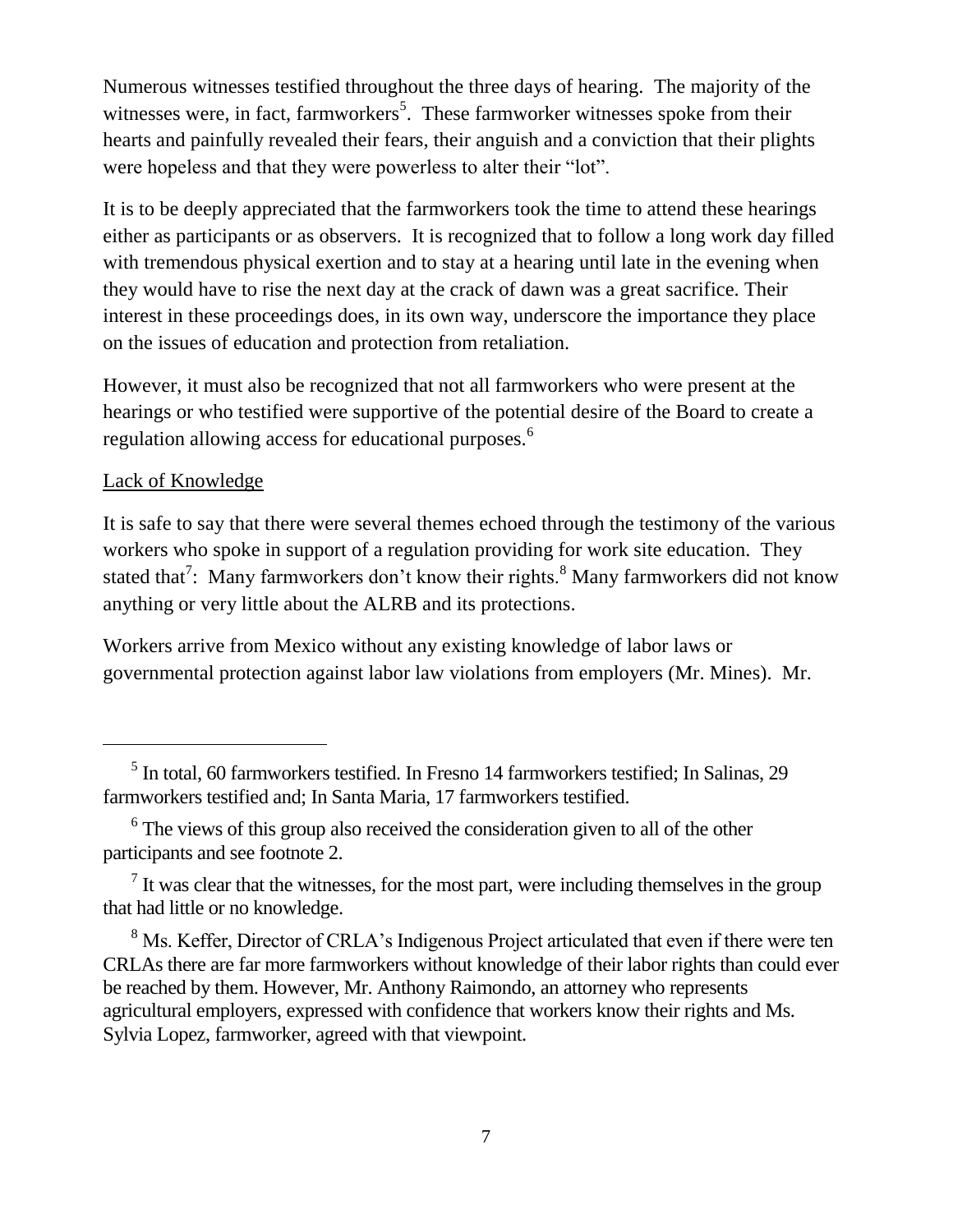Vasquez<sup>9</sup> specifically related this to indigenous farmworkers saying that labor rights was a concept that didn't exist in their culture. Worker witnesses also echoed the belief that many workers don't know their labor rights or the ALRB. From her experience, Ms. Irma Luna, who is currently a Field Examiner for the ALRB in the Visalia Regional office and who is of Mixteco descent and speaks both Mixteco Alto and Bajo, indicated that indigenous farmworkers don't know that concerted activity is protected under the Act. Workers also don't know where to go if there is retaliation for protected concerted activity. Mr. Alvarez<sup>10</sup> indicated that indigenous workers do not understand the concept of protected concerted activity. Ms. Anjelica Isidro who is a Mixteco interpreter who works with the Mixteco community and who, herself, was a farmworker for over 20 years and had never heard of the ALRB in the years she was a farmworker. She believes, that like her, most Mixteco farmworkers in the Salinas area do not know of the ALRB.

Workers complained that supervisors were able to do whatever they wanted because indigenous workers don't know how to read, or write or speak Spanish. This in turn leads to further additional discrimination against indigenous farmworkers. For a further discussion of maltreatment under these types of circumstances see the book by Dr. Seth Holmes, Fresh Fruit, Broken Bodies: Migrant Farmworkers in the United States (2013) University of California Press pp 65-68.

#### Fear of Retaliation

Many workers spoke of fear of reprisals and that in fact retaliation did occur when farmworkers did speak up and protest a working condition. A number of witnesses, such as Mr. Vasquez, said that workers who do protest are fired on the spot. This showed other workers what would happen to them if they protested<sup>11</sup>. They spoke of this fear as an impediment to protesting working conditions. In fact, as reported by one farmworker witness in Santa Maria, a fellow female worker had been observed suffering from apparent

<sup>&</sup>lt;sup>9</sup> Mr. Leoncio Vasquez is the Executive Director of the National Center for the Development of Indigenous Communities which assists over 5,000 indigenous families in the San Joaquin valley.

 $10$  Mr. Mariano Alvarez, is a community worker in the CRLA Indigenous Project. He is of Triqui descent and speaks Triqui. He was also an interviewer for the Indigenous Farmworker Study.

 $11$  This is a classic example of an oft-used phrase, in labor law, referring to an employer using the "iron fist".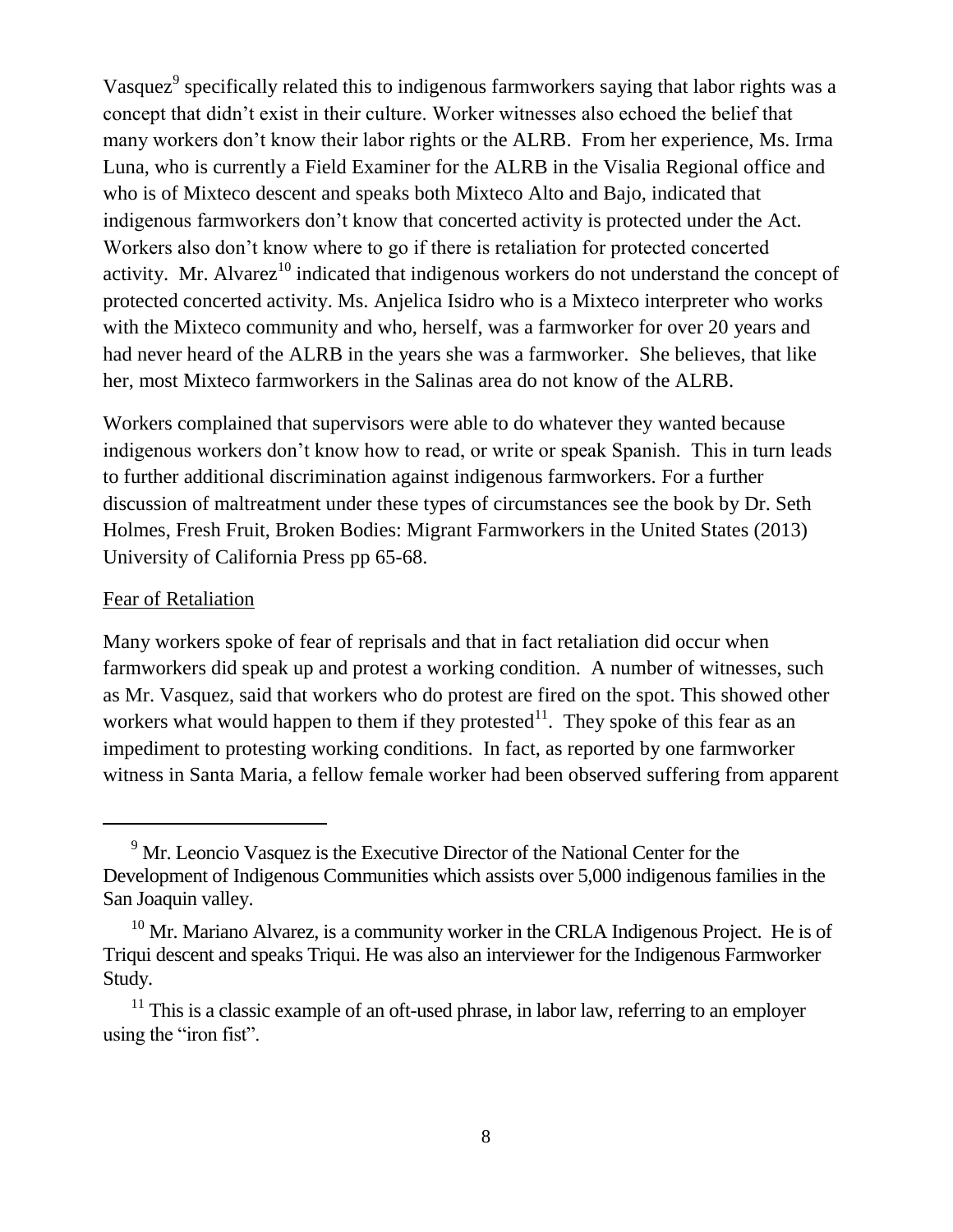heat stress and no one protested when the foreman refused to take any helpful medical action.

Ms. Keffer believes that regardless of whether the farmworkers were indigenous or not, the "[C]oncept of retaliation is one that has to be explained in some detail, in my experience. It's not something that's automatically, you know, understood that, well, they're not allowed to discriminate against me. But if I complain about discrimination I didn't know that that, you know, taking actions against me would be illegal. And so I think that maps really well onto what the protections of the ALRA are and the fact that workers don't intuitively understand that if they complain in a group they are protected against retaliation for that kind of complaint, etcetera."<sup>12</sup>

Ms. Davalos<sup>13</sup> also spoke of the culture of fear that that exists among farmworkers. She sees them as a highly vulnerable population which is largely afraid of filing claims and reporting abuses. One reason, among several others, for this fear is quite obvious and was mentioned by at least one worker which was that the workers depend on their salaries to support their families. A worker at the Santa Maria hearing stated that fear is so great that it stopped some workers from attending our hearing because of concerns over employer retaliation or, as put by another worker, a fear that ICE (Immigration Control and Enforcement) would appear at the hearing.

Staff recommends that the Board should determine that indeed workers do not come forward because of multiple fears which act in combination: fears of retaliation (of being fired), fears of deportation, language barriers of Spanish, that are now being increasingly complicated by an additional language barrier of indigenous languages which amplifies all of the other elements many times over. These elements when coupled to feelings of powerlessness and hopelessness can be seen to be nothing less than overwhelming to employees that have little to no knowledge about the ALRA and the protections it provides.

<sup>12</sup> RT 9/9/15: P. 90-91 L 19-4.

<sup>&</sup>lt;sup>13</sup> Ms. Hazel Davalos is the Organizing Director for CAUSE, the Central Coast Alliance United for a Sustainable Economy. CAUSE works in both Oxnard and Santa Barbara Counties(Santa Maria is located in Santa Barbara County). It should be noted that the court reporter misspelled Ms. Davalos' last name as being Avalos.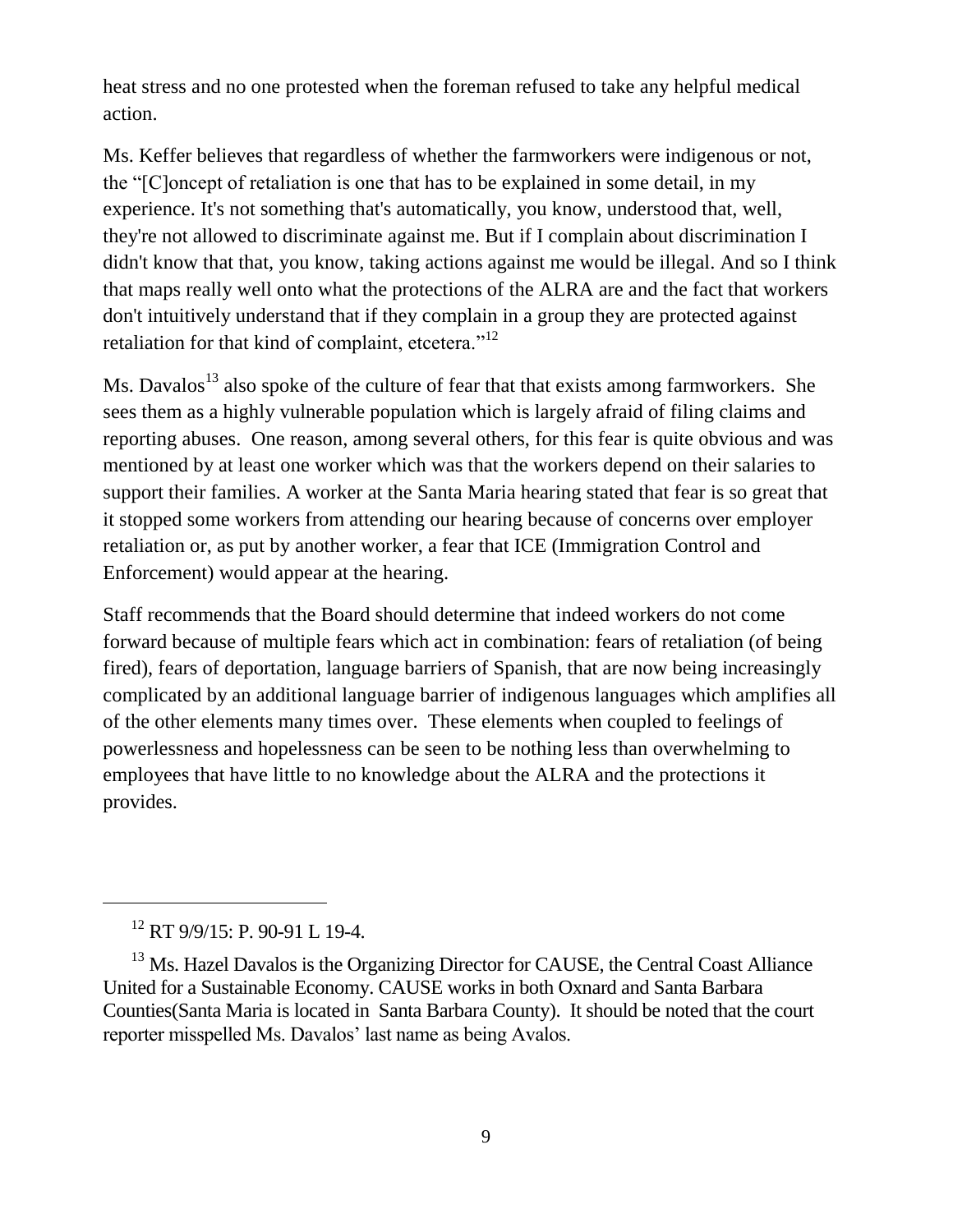## The Cellphone Alternative <sup>14</sup>

As for technology being available to indigenous farmworkers, a witness testified that they don't have access to technology. They can't afford to buy a computer and they don't have internet access where they live. They see it as a luxury they can't afford.

The Board should also determine that all or almost all farm workers have a cell phone<sup>15</sup>. This was not disputed by any of the constituent groups and the near ubiquitous presence of cell phones in the fields received confirmation from many of the witnesses (supporters and opponents, alike) at the hearings. However, when it comes to the latest versions of the cell phone, there are certain barriers that are faced by all farmworkers regardless of origin (mestizo or indigenous) such as low literacy rates, computer illiteracy and yearly incomes that are below the established U.S. poverty level. When combined and even separately, it is our belief that, for the farmworker, the purchase of a "smart" phone and the requisite (internet) data plan is a true luxury and prohibitively expensive.

Staff recommends that the Board should also accept, as fact, that, while among farmworkers cell phone ownership is very high, there was certainly no data or surveys provided to establish the contrary and counter-intuitive position that the majority of farmworkers can afford "smart phones" and the data plans. With what is commonly known about the average annual income of a farmworker in California, it is quite unlikely that the majority of them have the financial resources available to them to make such purchases. As Mr. Vasquez stated and as one farmworker witness in Santa Maria essentially put it, workers use their wages to pay rent, to pay for food, to send money back to Mexico or for the doctor, after that they don't have any money for the internet (and, presumably, this would extend to smart phones and data plans). The prohibitive cost to farmworkers of such products was also echoed by Mr. Alvarez.<sup>16</sup>

<sup>&</sup>lt;sup>14</sup> We have received information that the USEPA has also looked at the use of cellphones to contact farmworkers and making presentations to farmworkers via computer. They have concluded that texting to and between cellphones and downloading material to cellphones are significantly impacted by the type of phone service and data plans purchased by each worker.

<sup>&</sup>lt;sup>15</sup> Farmworkers do use their phones, regardless of type, to send each other text messages.

<sup>&</sup>lt;sup>16</sup> This applies equally to home computers. Ms. Isidro does a lot of home visits to farmworker families and said that they do not have access to the internet or to computers. This was also confirmed by Ms. Luna.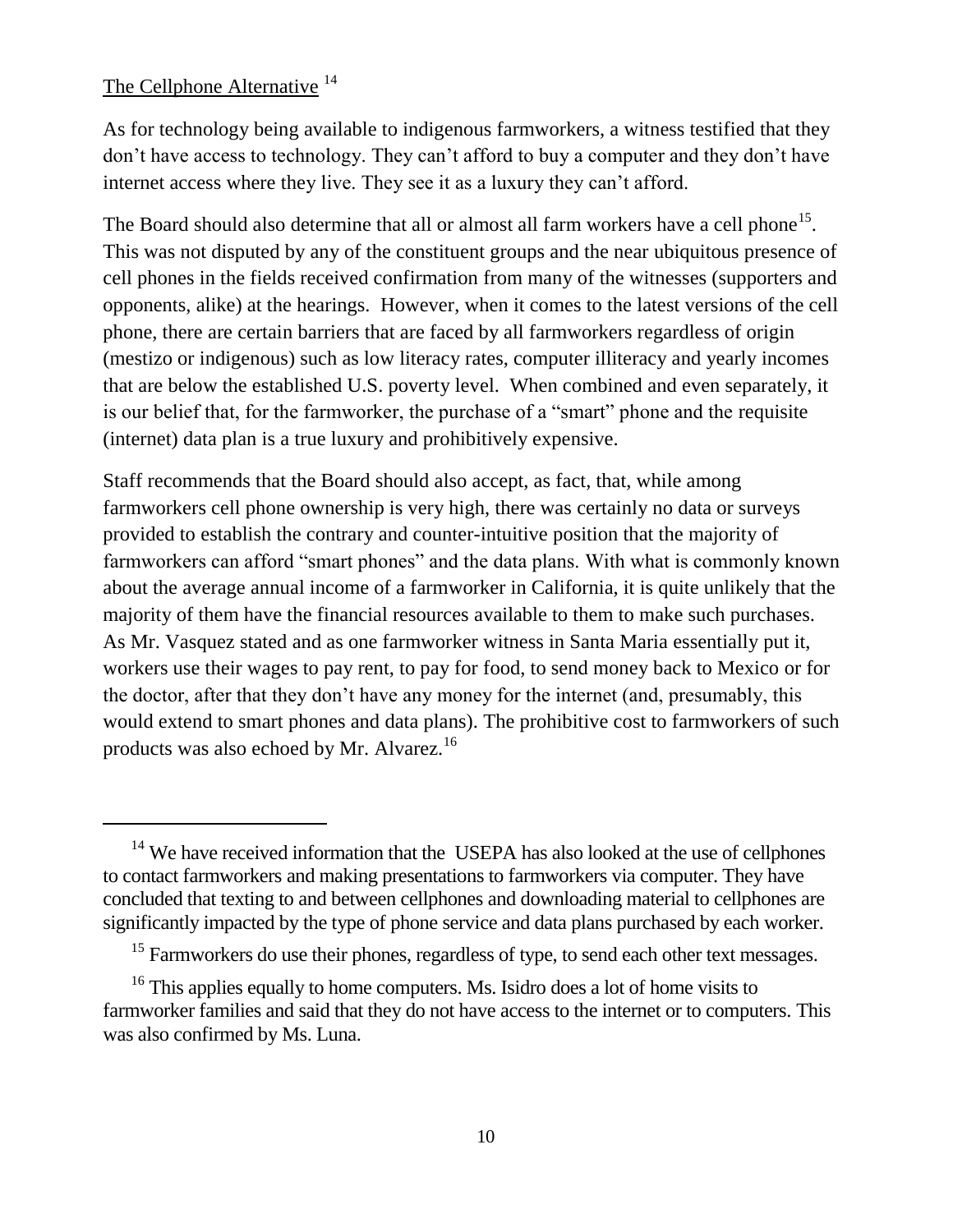Ms. Isidro agreed that all farmworkers have cell phones and believed that some of them had smart phones but that they were limited with what they could do with them because they don't know how to read or write. They (cellphones), in her view, are mainly used to stay in contact with their children.

Finally, use of computers and cell phones is based upon having internet access. Worker testimony was clear and has not been contradicted; Internet access and/or data plans require income that is not available to farmworkers who mainly devote their incomes to their living situations and to providing for their families both here and in Mexico. Cellphones (and computers) are not an economically feasible or reasonable means for educating farmworkers.

## Illiteracy and Communications Technology

A number of the alternatives to work site education proposed by employer representatives require the "consumer" to have a certain degree of literacy<sup>17</sup>. Not surprisingly, a similar degree of literacy is needed in order to maneuver communication technology: computers, the internet, social media and smartphones. $^{18}$ 

With the data uncovered by staff, after the conclusion of the hearings, we establish that farmworkers (mestizo and indigenous) are insufficiently computer literate to maneuver smart phones to access any internet-based education and; farmworkers are insufficiently literate in Spanish to be able to understand the written explanations of the ALRA.<sup>19</sup>

<sup>18</sup> Mr. Pete Maturino, UFCW vice-president and who has extensive experience in organizing farmworkers, noted that the problem with using the internet to provide information was that the workers could not ask questions besides the fact that he believed that the workers did not have internet access. (Presumably this inability to ask instant questions is a problem that extends to all technology based forms of communication and to billboards as well.)

 $19$  Studies in Mexico have shown that there is a wide gap in proficiency in the ability to use technology/computers based on socio-economic strata. This digital inequality points to the "…differences in material, cultural, and cognitive resources required to make good use of information and communication technology" and limited access prevents students from developing key skills that allow them to filter through information on the internet, find important information and develop skills.

<sup>&</sup>lt;sup>17</sup> A 2009 study analyzing the 2003 National Assessment of Adult Literacy arguably shows that there is a correlation between a low level literacy rate and not having a computer and also not being computer literate (See Overcoming the Language Barrier: The Literacy of Non-Native-English-Speaking Adults, 2009, Jin and Kling).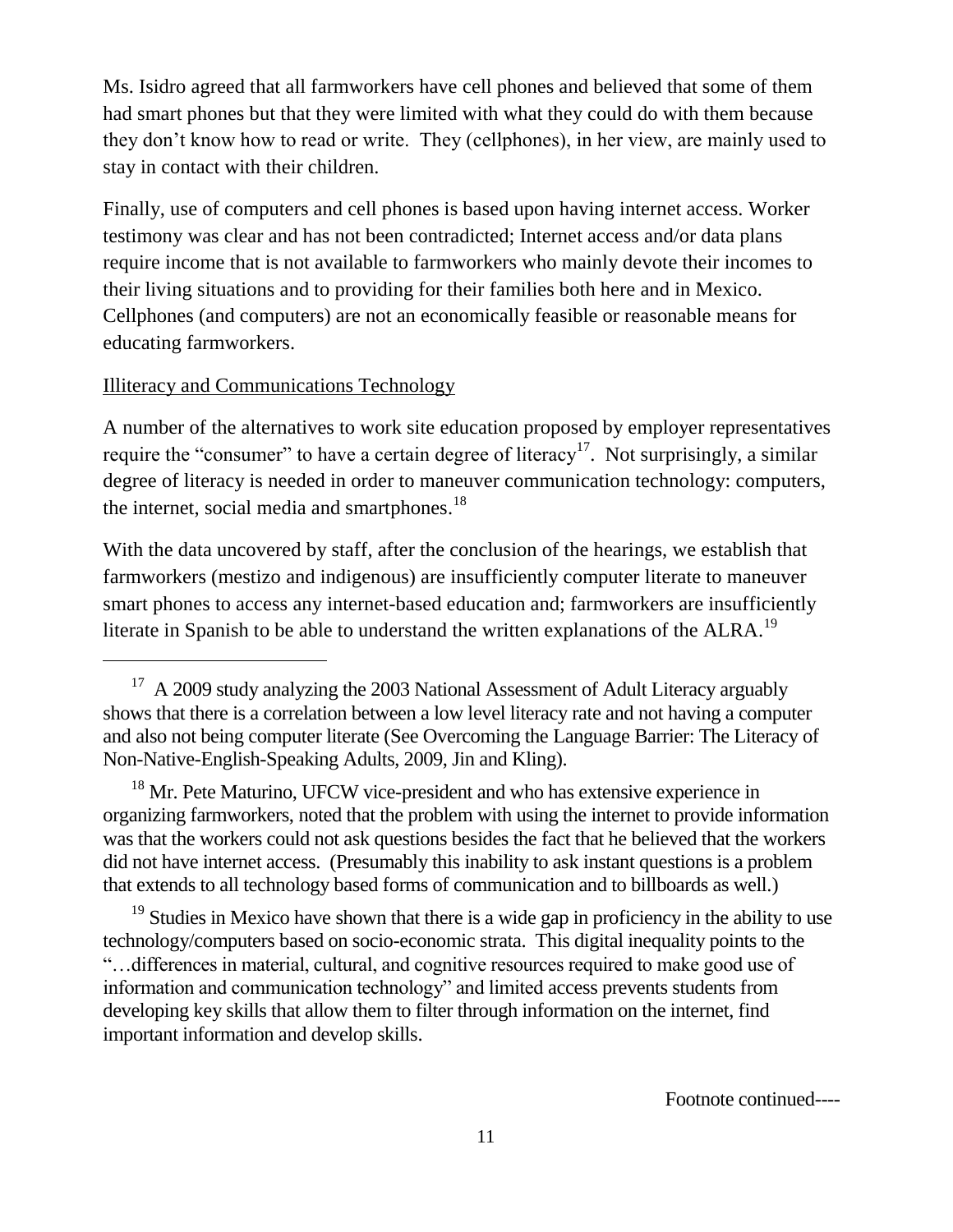Mr. Mines indicated that there should be no expectation that brochures written in the workers native language could be read except by scholars. Nor should it be expected that indigenous workers that speak Spanish can read Spanish. Mr. Santos<sup>20</sup> stated that not one of the many farmworkers he interacted with through his work had access to a computer and they didn't know how to use one. Mr. Vasquez said that indigenous workers are not able to access information online and even though many do have cell phones they don't have the knowledge to search for information. Ms. Isidro expressed skepticism about the reading and writing abilities of the Mixteco farm worker community in their own language because most had not gone to school. She believed that a verbal approach to education was necessary.

Research indicates that a certain level of literacy is needed in order to use computers (and therefore smart phones). The NAWS data indicates that most farmworkers only have, at maximum, a 6<sup>th</sup> grade education. CAUSE results were fairly similar. (See CAUSE NOW report of September 2015 which reported that more than 13,000 farmworkers in Santa Barbara County are immigrants from Mexico with an average age of 36.8 years old and that over 10,000 of them completed elementary school.)

Standards have been developed by the U.S. Department of Labor to identify the different levels of literacy: marginally literate (a person who can read between the eighth and twelfth grade levels, but lacks the twelfth grade equivalence needed in complex technological society), functionally illiterate (a person who can read between the fourth and seventh grade levels) and totally illiterate (a person who has skills below the fourth grade level and cannot acquire information through print). Extrapolating from all of the data sources mentioned in our instant memorandum, we believe that, currently, the "functionally illiterate" category is where most mestizo farmworkers, whose first or only language is Spanish, can be placed. We believe that most indigenous farmworkers, and

Footnote continued----

See "The Diffusion of the Internet in Mexico" by Thomasson, Foster And Press: [www.lanic.utexas.edu/project/etext/mexico/thomasson/thomasson.pdf.](http://www.lanic.utexas.edu/project/etext/mexico/thomasson/thomasson.pdf)

 $20$  Mr. Fausto Santos is a community worker for CRLA in the Indigenous Project. He is of Mixteco descent and speaks both Mixteco Alto and Bajo. He was also an interviewer for the Indigenous Farmworker Study.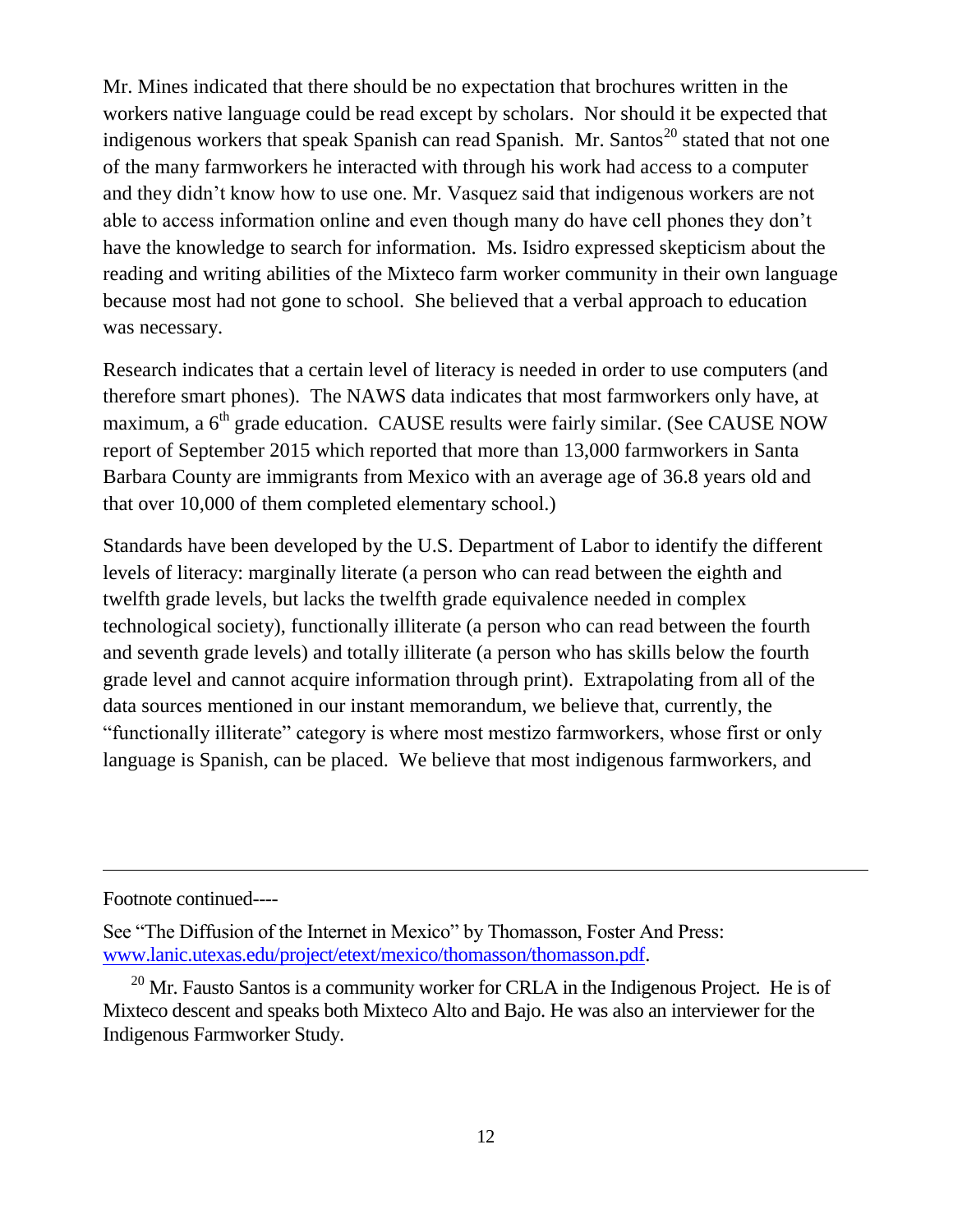especially female indigenous farmworkers, can be placed in the category of "totally illiterate".<sup>21</sup>

For both the majority of mestizo and indigenous farmworkers, it is plainly apparent that neither group is sufficiently literate to use technology to acquire or then to understand or interpret written materials. Neither group has attained the reading level needed in a "complex technological society" such as ours to use computers to (a) obtain information (knowledge) from the computer and then (b) have the ability to read and interpret that information.

Research also indicates that in the USA smartphone ownership and usage is highest among younger Americans with relatively high income and education levels (See April 2015 Report from PEW Research, U.S. Smartphone Use in 2015). "64 % of American adults now own a smart phone of some kind" (U.S. Smartphone Use, supra). "19% of Americans rely to some extent on a smart phone for internet access, but the connections to digital resources that they offer are tenuous for many of these users" (U.S. Smartphone Use, supra). The study found that "7% of Americans own a smartphone but have neither traditional broadband service at home, nor easily available alternatives for going online other than their cell phone" (U.S. Smartphone Use, supra). The study also confirmed our conclusion that farmworkers would use the texting feature on their phones, "Fully 97% of smartphone owners used text messaging..." (U.S. Smartphone Use, supra).

Farmworkers are likely to be in the group that does not have broadband access and has relatively few options in getting on the internet unless they have a "smart" phone. This group, in the PEW report, is referred to as "smartphone-dependent". Although the data collected applies to the broad category of Hispanics in the USA it is highly likely that

 $21$  Dr. Seth Holmes, a medical anthropologist who has extensively studied the plight of migrant farmworkers, also commented on farmworker literacy. Dr. Holmes observed a lack of proficiency in Spanish among the Triqui farmworkers he "studied". He also noted an educational disparity between male and female Triqui farmworkers with the female Triqui farmworkers having less education which he attributed to the cultural gender-based roles in fulfilling domestic responsibilities. "Thus many of the women do not speak fluent Spanish. Neither male nor female Triqui had proficiency in English either written or spoken." (See p. 3, Statement of Seth M. Holmes). Importantly, in the context of suggested alternatives to worksite education, Dr. Holmes noted that "... [N]one had access to a home computer." (See p. 3, Statement of Seth M. Holmes).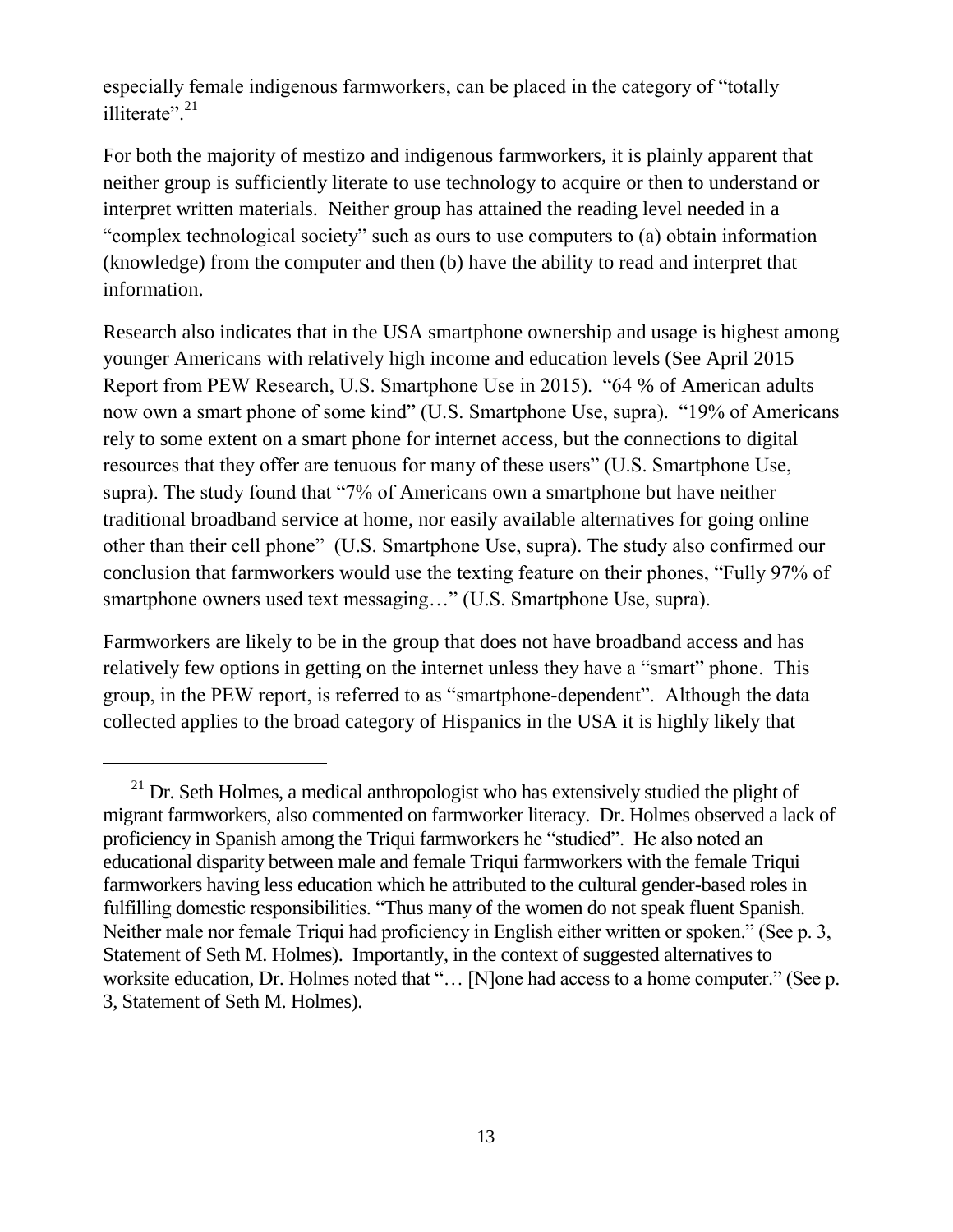farmworkers fall squarely within that part of the demographic (relatively low income) which have limited access to the internet and are more likely to terminate their cellphone service due to financial constraints. In this dependent group, "48% of smart-phone dependent Americans have had to cancel or shut off their cell phone service for a period of time because the cost of maintaining that service was a financial hardship" (U.S. Smartphone Use, supra). Because of this they are more likely to have fragmented access to their smartphone and the internet. They also gravitate towards relatively low-cost plans. "…those with relatively low-cost plans are actually more likely to have canceled or suspended service" (U.S. Smartphone Use, supra). This dependent group also reported more functionality problems (48 percent) with their phones such as poor or dropped signal quality and content not displaying properly (47 percent). (As to why this would be occurring in this low-income non-white demographic, PEW did not offer any explanation.) Other noteworthy statistics from the PEW report shows that only 9 percent of Americans with high school graduation or less have a smartphone; only 7 percent of Americans who live in rural America have a smartphone and; only 13 percent of Hispanics have a smartphone.<sup>22</sup>

Data taken in Mexico that assessed internet access during the "nineties" (when NAWS data and Mr. Mines indicate our current farmworker population would still have been in Mexico) indicates that the percentage of the Mexican population, in 1994, using the internet was 0.044 percent which equates to 39,000 users, which in 1995 jumped to 94,000 users or 0.103 percent and by 2001, 3.672 percent of Mexico's population was using the internet. This however would exclude the (Mexico) economic and educational strata from which our current population of farmworkers come as the internet use and its expansion were Mexican university and business driven.<sup>23</sup>

 $22$  Ms. Keffer indicated that although she has seen farmworkers with cellphones she has not seen many indigenous farmworkers with smartphones. Although she has seen the children of farmworkers having experience with computers and social media she has not seen that experience extended to their farmworker parents.

 $^{23}$  The Diffusion of the Internet in Mexico, supra.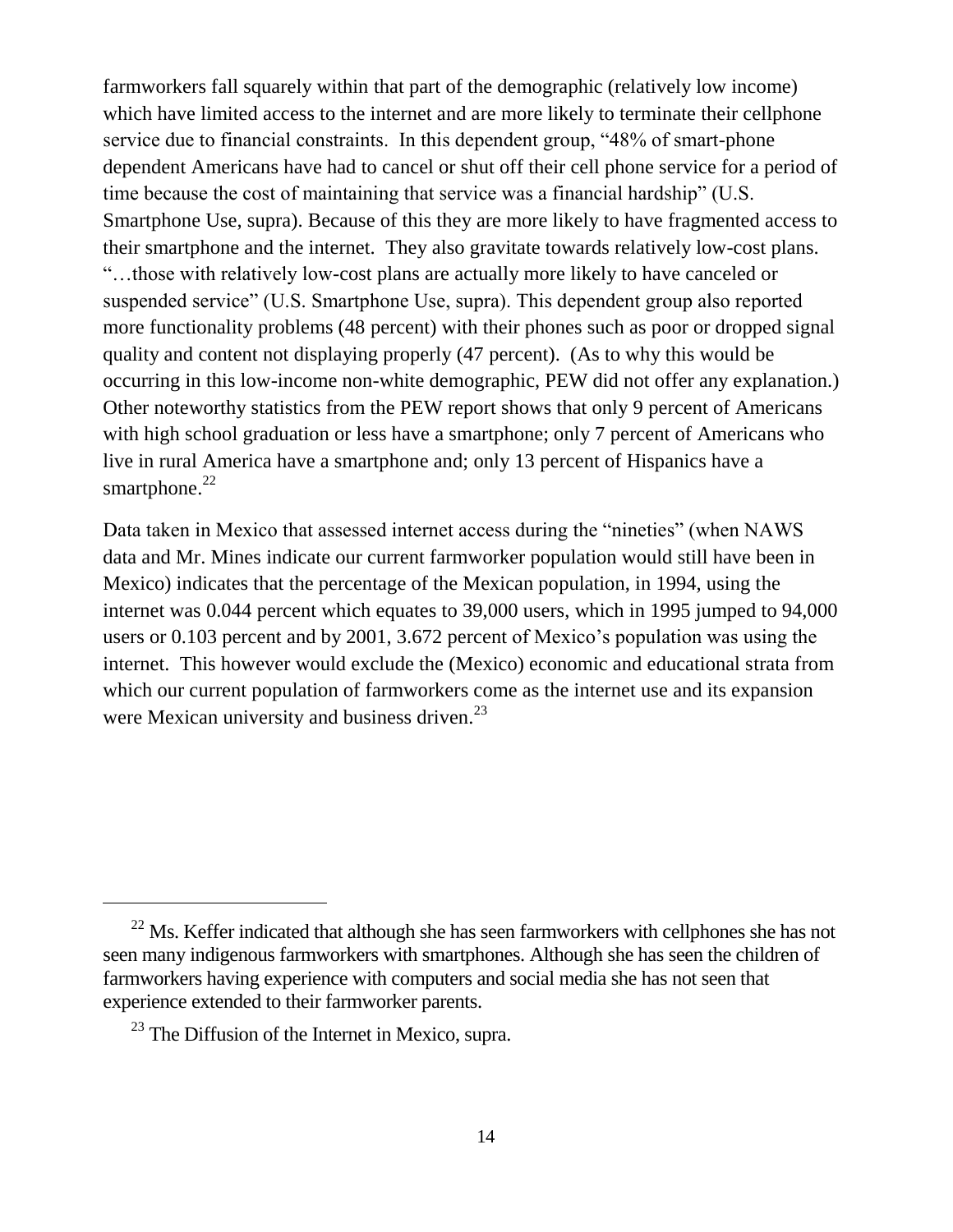## Cell phone signal $^{24}$

The problem of cell phone signal coverage, which is significant in the wide open spaces, away from most population centers, where most cell phone signals cannot be received (or sent), does deserve special mention in that it poses a very significant practical obstacle to a cellphone based educational approach. At the hearings, workers spoke of poor reception or signal for their cell phone while out in the fields. The Board, itself, has experienced this problem numerous times when it has journeyed to observe farming operations. Previous General Counsels and their Regional Directors and regional staffs have over the years also complained of this issue and continue to do so to this very day.

In summary, even if the Board were to consider cell phones as an educational alternative, it would not be a reasonable alternative because of the lack of literacy, in written Spanish, among adult mestizo and indigenous farmworkers coupled to the inherent problem of the inability to take all-versions of spoken Mixteco or Triqui and possibly other indigenous languages and to put them into writing for the mono-lingual indigenous farmworker. But, even if we assume that there were not any impediments to placing our educational materials into these languages and their multiple variations, the significant problem of a lack of literacy, amongst indigenous farmworkers, in their native languages remains<sup>25</sup>. As was commented upon during the hearing in Fresno by Field Examiner Luna<sup>26</sup>, it is only academics that read and write indigenous languages.

When farmworker illiteracy is combined with low technological skills, low income and poor or no cellphone signal/area coverage, the conclusion is inescapable that for the variety of reasons stated above cell phones should not receive any consideration as an appropriate or reasonable alternative means for educating farmworkers.<sup>27</sup>

<sup>&</sup>lt;sup>24</sup> We have received information that USEPA also found that the remoteness of most farm field locations impedes internet access as well as actual telephone service because of weak signal or no signal.

 $25$  The Board accepts that a majority of indigenous farmworkers do not read or write their own languages.

 $26$  Ms. Luna was also an interviewer for the Indigenous Farmworker Study and was previously employed by CRLA as a community worker.

 $^{27}$  However, it should be noted that Mr. Bryan Little, a representative of the California Farm Bureau Federation, said that he has seen farmworkers use their cell phones to find out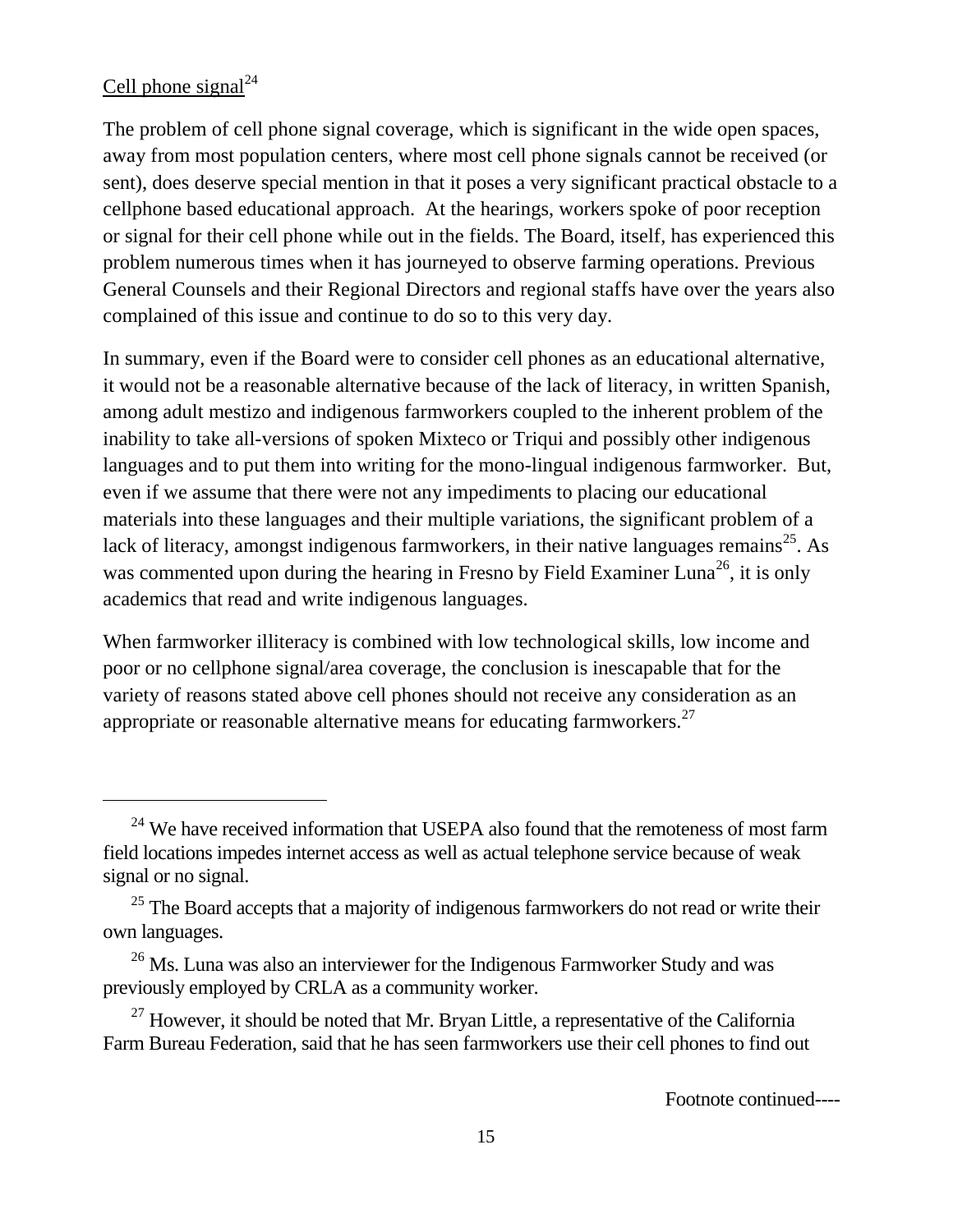Other practical factors to be considered with the consideration of cell phones as a means of worker education is how would we acquire the workers cell phone numbers and; there is no guarantee that workers would have the opportunity at work to listen to an ALRB call; it must be believed that there would be little desire before or after work to take such an educational call given their before and after work schedules as discussed. As was said by a worker in Santa Maria, the opportunity to receive the information is limited because of the long physically taxing hours that they work. It was indicated by another Santa Maria worker that many people work 7 days a week and 10 to 12 hours per day.

The Other Avenues of Outreach Proposals

#### A. Community Outreach

As mentioned above, another alternative means of education being suggested by the employer community is through the use of community based educational events<sup>28</sup>. An implication from their suggestion is that until now the ALRB has not been so engaged. Notwithstanding this implication, and as discussed above, the ALRB has, in fact, been engaging in efforts to educate farmworkers, at community based events, since agency inception, according to the institutional memory of agency staff. It is unfortunate that for the initial three decades of our existence detailed charts of these efforts were not maintained. However, detailed charts have clearly been in existence since 2011. Since 2011 to date, the aggregate totals of outreach events are: 126 farmworker events, 72 supervisor/manager events, 5 events where data was not input and 2 joint participation events for a grand total of 204 events; 11,403 farmworkers were reached and 3,790 supervisor/managers were reached over the time period and 552.25 personnel hours were used in total. The current approximate total of farmworkers in the state ranges from 650,000 to 1 million, extrapolating out over the next 24 years if we averaged the same

Footnote continued----

what other employers are paying and regardless of phone types, he stated, the phones are used to communicate knowledge of all kinds.

<sup>28</sup> There exist well known exclusively farmworker oriented community events such as health fairs, the so-called "Day of the Farmworker" events that happen throughout the various rural counties in the Salinas, Central and San Joaquin Valleys as well as in the Ventura County and Imperial Valleys, churches, schools and some "stand-alone" events put on by the various federal and state labor agencies such as DOL or by DLSE.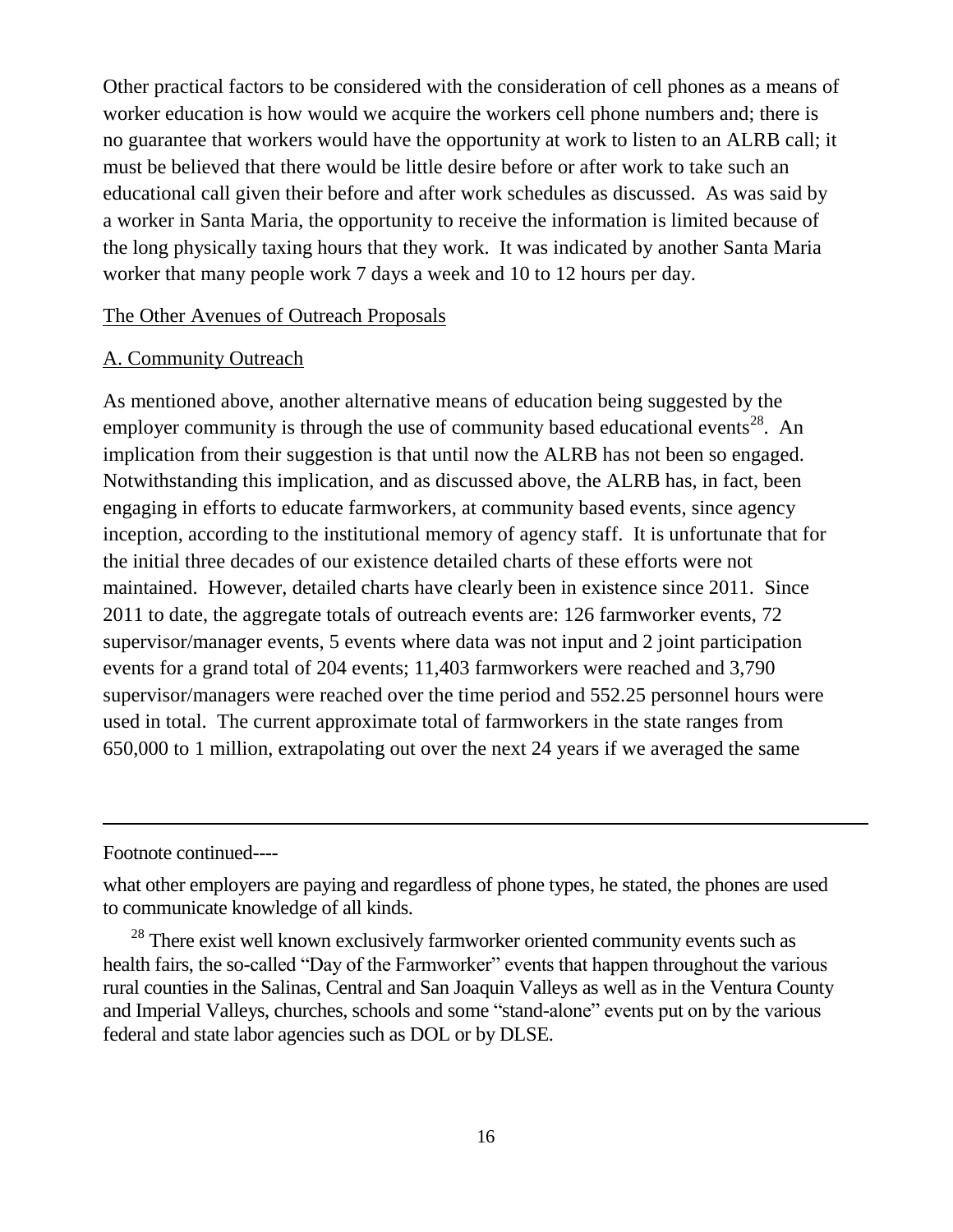number of events, of which we believe we attend most, we would have reached only another 66,000 plus workers.

Mr. Lozano<sup>29</sup> noted that most community events only occur annually and for such education to be effective the frequency of the education would have to be more frequent. It would have to be seasonal for each crop. A farmworker in Santa Maria also related that she didn't think a lot of people went to community outreach meetings and to her it was because of a lack of documents or an inability to speak English.

Mr. Little and Ms. Wineman<sup>30</sup> felt that the ALRB could rely, either totally or in part, upon the community organizations to undertake the education the ALRB wanted to provide. The organizations, in his view, exist to impart information. However, the idea of relying on non-profit groups to educate workers on behalf of the ALRB does not, in the long run, overcome the fear of government which is preventing workers from filing charges or even from protesting conditions at work. Many workers said the only way to overcome that kind of fear is for direct face-to-face education by the government representatives themselves at the work site. (See below discussion of fear.)

## B. Video Training

A number of employer witnesses recommended that video trainings, that they indicate have been successfully used to educate farmworkers in connection to Cal-OSHA and the DFEH sexual harassment prevention requirements, were an alternative method for worker education. Witnesses commented on the existence of trainings for heat stress prevention. Mr. Bedwell<sup>31</sup> expressed with confidence that employers have been successful in educating farm workers on heat illness issues through this method.

 $29$  Mr. Francisco Lozano is of Mixteco descent. He works with a Mixteco community group, the FIOB (Binational Front of Indigenous Organizations), in the Santa Maria area. He was a farmworker for 15 years.

<sup>&</sup>lt;sup>30</sup> Ms. Claire Wineman, is the president of the Grower-Shipper Association of Santa Barbara and San Luis Obispo Counties. It represents over 160 farmers, shippers, and labor contractors among others.

 $31$  Mr. Barry Bedwell represents the California Fresh Fruit Association. It should be noted that Mr. Bedwell was misidentified by the court reporter for a portion of his testimony as being Mr. Barbosa.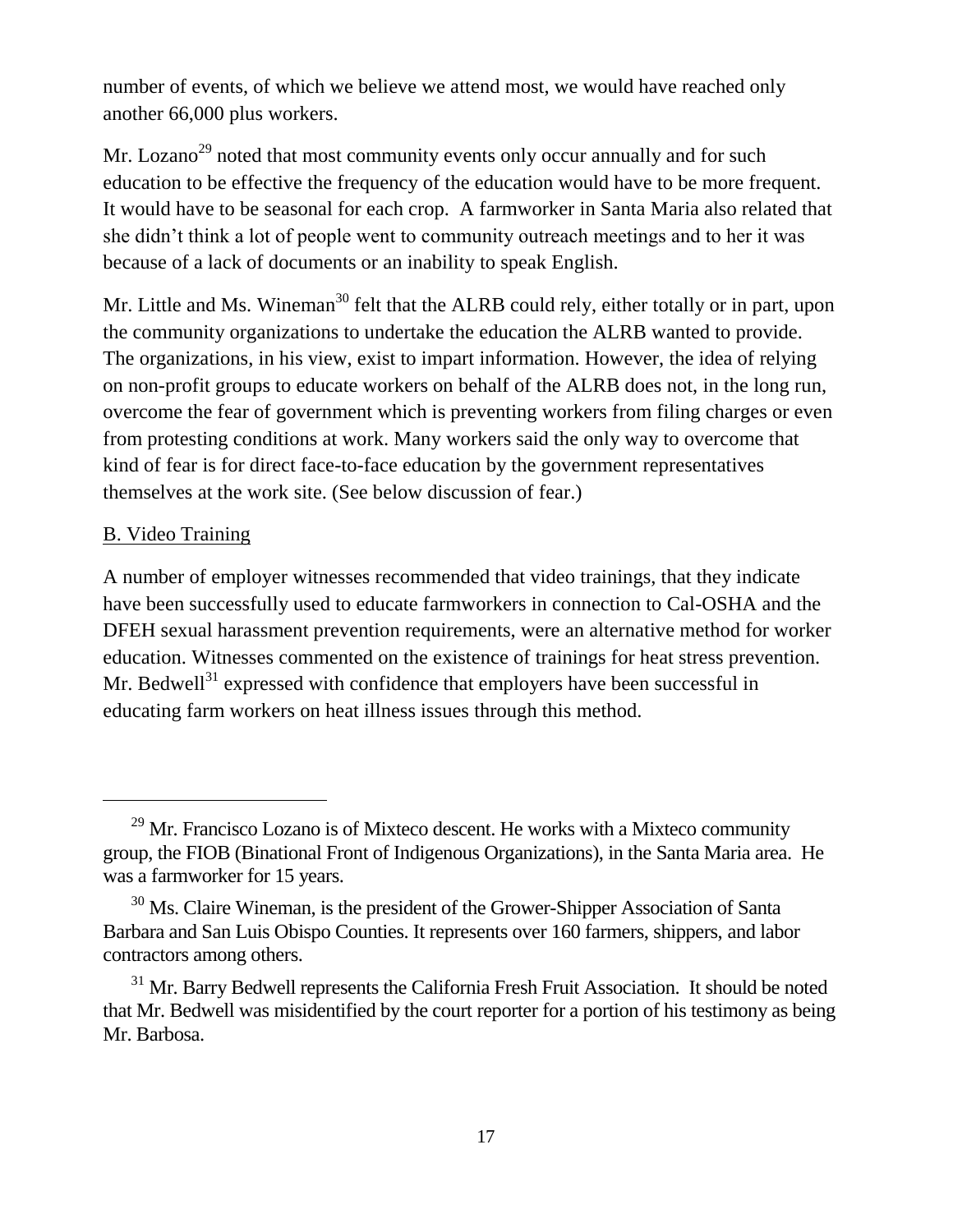However, Ms. Keffer noted that video trainings do not take into account language variations. There are many variations within each of the indigenous languages *of Mixteco and Triqui*. The Board heard from a number of witnesses that spoke to the existence of variations, referred to by some as dialects, in Mixteco and in Triqui. The Board heard a number of workers speak to the issue of there not being a commonly read written Mixteco language and there was also indication from a worker that this was also an issue with Triqui.<sup>32</sup> Mr. Estrada<sup>33</sup> believes that there are 16 different languages spoken in the State of Oaxaca. He also said that there are different dialects of the same language depending on which region a person came from. Mr. Carroll<sup>34</sup> stated that there are nearly 100 different dialects of Mixteco. The NAWS placed the number of indigenous languages at 60.

These variations no doubt create a special logistics problem but with appropriate ALRB pre-education visit planning it would not appear to be insurmountable. But the fact that there are so many different or potentially different dialects within an indigenous language, such as in Mixteco, the alternative approach of video training urged upon the Board by a number of witnesses would not appear to be feasible cost-wise as we would have to create potentially hundreds of different versions of the same text without any expectation we might be called upon to do education in those languages and, more importantly, we would not, ourselves, know that anyone would listen. Given worker fears expressed in their testimony, it is doubtful that any employer run training events could overcome those fears. It is not reasonable to expect the farmworkers to ask questions about how to protest working conditions when they fear that those questions will lead to retaliation.

Finally, Mr. Guadalupe Sandoval, the Director of the California Farm Labor Contractors Association, who has broad trainer experience stated that "video trainings are ineffective because they are not interactive and people do not pay attention."

<sup>&</sup>lt;sup>32</sup> As Mr. Vasquez indicated, in the Salinas Valley, aside from Mixteco and Triqui, workers speak other indigenous languages such as Zapotec, Purepecho, Chatino and Nahuatl. There was no specific testimony as to whether or to what extent dialects existed within these other languages.

<sup>&</sup>lt;sup>33</sup> Mr. Jesus Estrada has been a farmworker. He is of Mixteco descent. He now works with FIOB in the Santa Maria area. He was also an interviewer for the Indigenous Farmworker Study.

 $34$  Mr. Rob Carroll is an attorney who represents agricultural employers.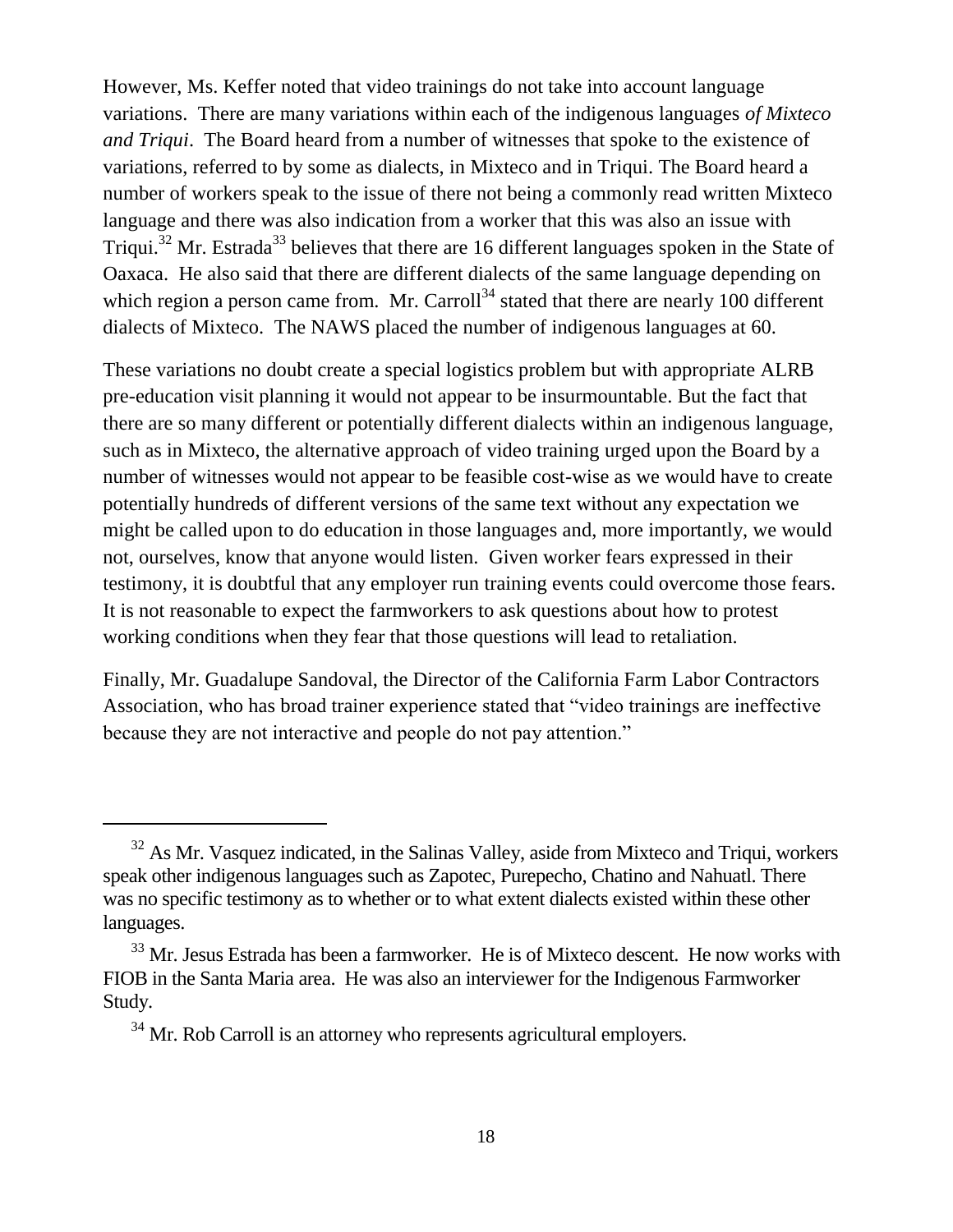## C. Miscellaneous alternatives

Mr. Sagaser<sup>35</sup> and other employer representatives expressed the belief that workers could be reached through social media<sup>36</sup>, television, billboards and radio. As a number of witnesses testified there are not many radio programs conducted in indigenous languages and the programs are of limited length and the station signals don't reach all enclaves. It was noted that the signal did not reach Santa Maria. Another Santa Maria worker thought that because of the number of Mixteco dialects radio based education would not be effective because not all Mixtecos would understand. There was even less in the way of television access for indigenous languages and any media requiring reading such as billboards would not work with the various indigenous languages and dialects. Billboards would not be able to afford workers with an opportunity to ask on-the-spot questions and the desire should be to make sure that there is immediate follow-up to what is being said. This can only be assured through the immediacy of a face-to-face oral presentation for both mestizo and indigenous workers.

## The Need for Education

 $\overline{a}$ 

Section 1152 provides the right under the ALRA for farmworkers to act in concert for "…their mutual aid or protection". ALRB and NLRB decisions establishing the requirements to gain this protection are legion. However, in essence, the issue being brought to the employer, or its representative, must be raised by two or more employees and it must be concerning a working condition. The employer is prohibited from engaging in retaliation against employees based on the employees engaging in this "protest". An employer who does retaliate stands in violation of section 1153(a) of the Act.

As stated by Ms. Keffer and echoed by other witnesses, she does not believe that workers would intuitively know that they should protest working conditions as a group thereby giving themselves protection under the law. "[It] is not something that I find is intuitively understood by the farm workers that I have come into contact with, the people who I interview because of problems in the workplace, or the people who I have worked with in

<sup>&</sup>lt;sup>35</sup> Mr. Howard Sagaser is an attorney who represents agricultural employers.

<sup>&</sup>lt;sup>36</sup> Social media also relies on written language and is dependent on internet access and a computer or smart phone is needed for the use of it.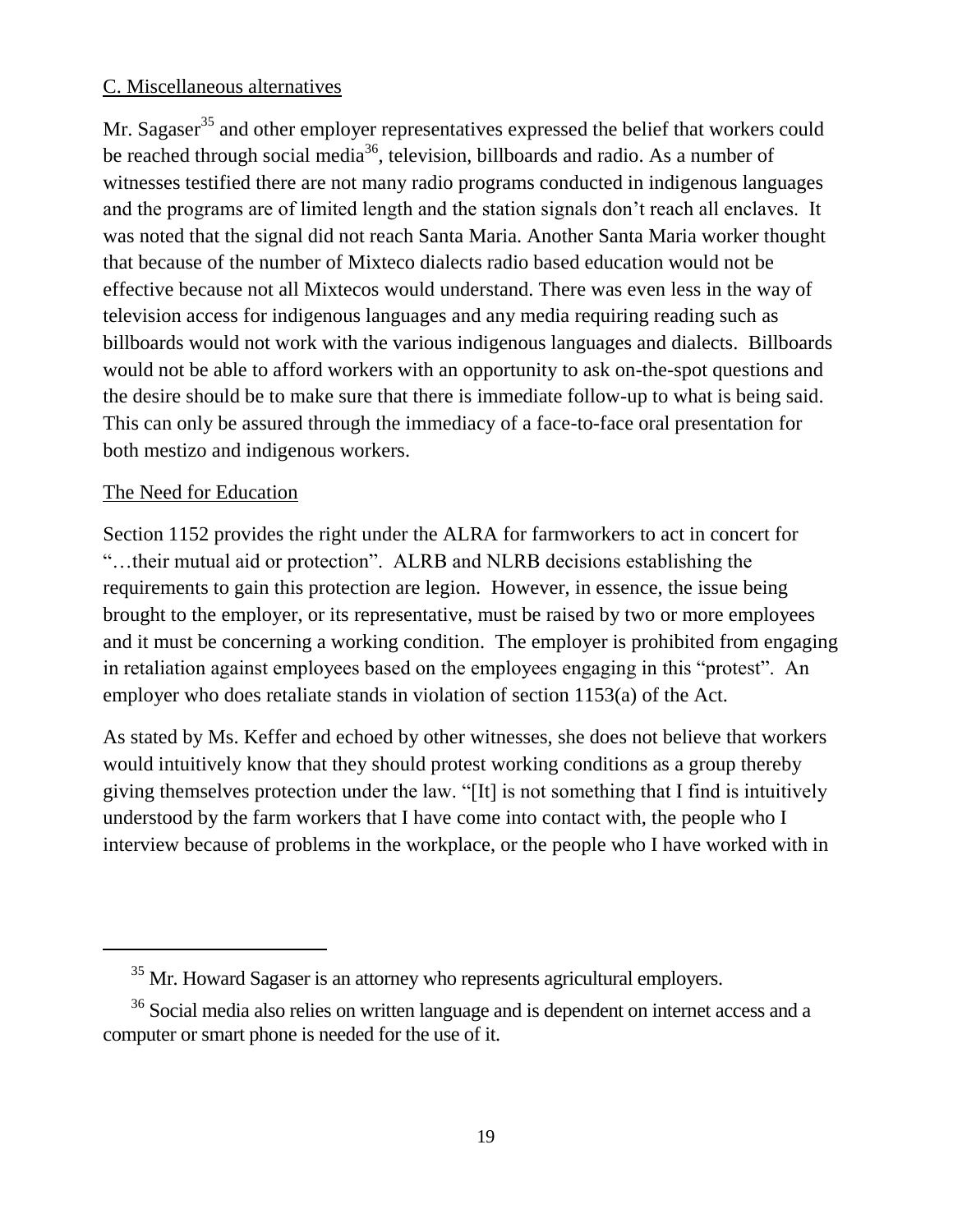just conducting general community education and outreach. There isn't a presumed understanding that you're more protected if you complain in a group"<sup>37</sup>

Dr. Holmes' statement provides to the Board evidence that as to working conditions, such as health, pesticides exposure, including not being provided the opportunity to wash their hands, being given faulty training regarding protection from pesticide exposures, repeated failures by employers (or contractors) to pay the requisite minimum wage and being required to pay for rides to and from the work site (See p. 4, Statement to ALRB of Seth M. Holmes) workers are not coming together in mutual aid and for protection. In the Board's experience, these types of working conditions often form the bases upon which workers, regardless of whether the setting is agricultural or industrial, join together concertedly and protest.

#### The Argument for Work Site Education

As noted, above, previous Board efforts, over the past 40 years, to educate farmworkers through our participation at community farmworker oriented events, working with the Mexican consulates, participating in radio programs and other media has met with little success<sup>38</sup>. These hearings also determined that the use of computer and other communication technologies that rely on a proficiency in computer or smart phone use would do little to educate a population that doesn't have such technology. The use of communication technology also is impeded by and doesn't overcome the literacy issues of both mestizo and indigenous workers. In fact, even if the smartphone/cell phone technology could be used by farmworkers with the degree of proficiency needed, there still remain practical problems, which, in our view, shut the door completely on this proposed alternative, *one of* which is that in a wide swath of rural California farmland cell phone signals are either severely limited or non-existent. Video trainings<sup>39</sup>, billboards and/or focusing on radio based shows have also been shown to be unworkable.

<sup>37</sup> RT 9/9/15: P. 89-90 L20-2

<sup>38</sup> If success means the number of 1153(a) protected concerted activity charges filed by or received from a farmworker population numbering between 650, 000 to 1 million farmworkers.

<sup>39</sup> Mr. Resnick, who is vice-president and general counsel for the Western Growers Association, noted that trainings are required by other statutes such as by DFEH and Cal-OSHA. These trainings are to be done by the employer and apparently are done on company time and the employers pay their employees for it. Notably, the employer chooses the date of

Footnote continued----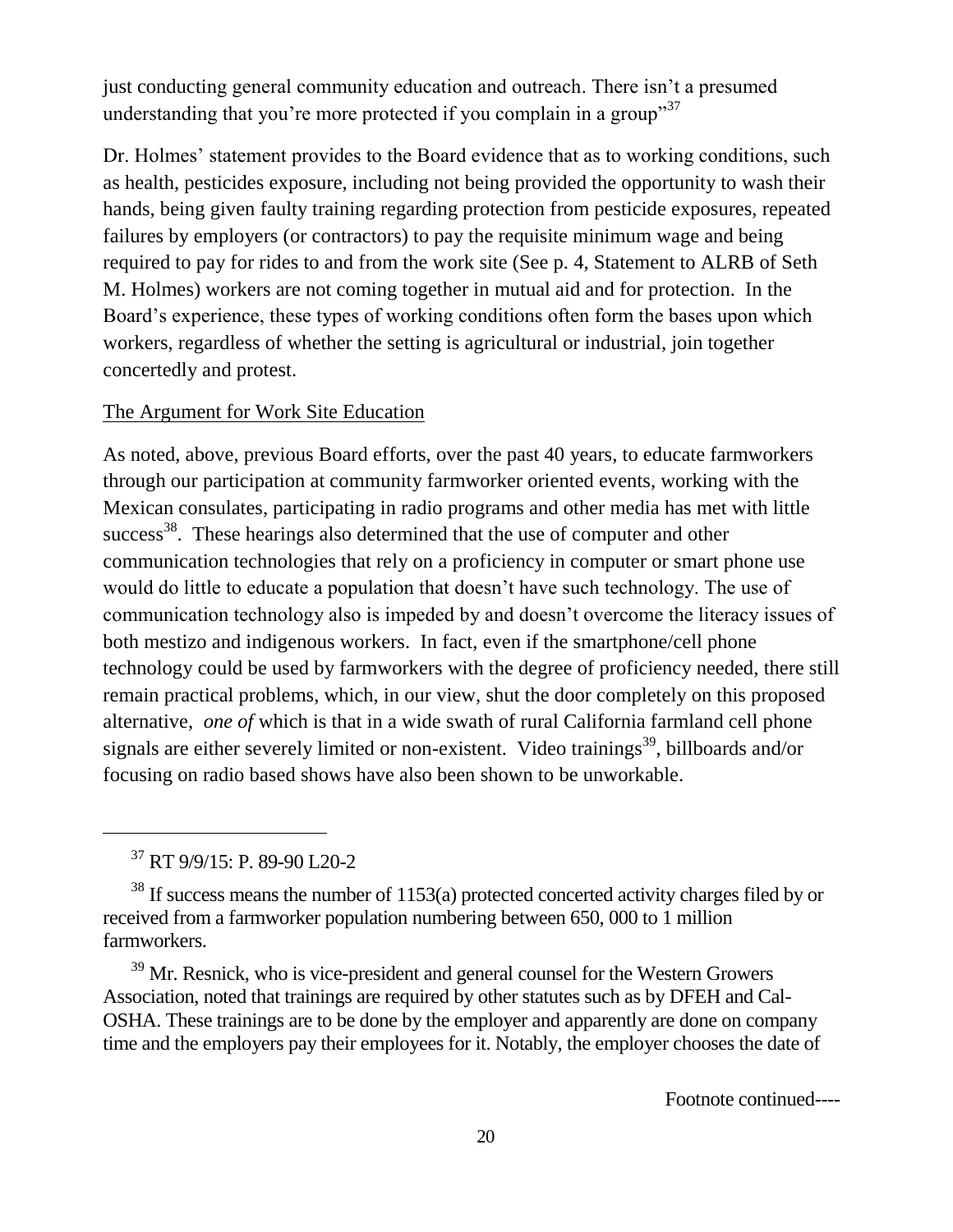However, with these alternatives being eliminated, before the Board remains the problem of a workforce that remains largely unaware or only faintly aware of the ALRA and the rights and protections it provides coupled to the problem of finding a reasonable method to eradicate that lack of knowledge. It is submitted that the elimination of the employer proposed alternatives places the Board squarely on the path to work site education. This is a path that will have a number of hurdles and obstacles to be overcome. Hurdles arising from the choices made in model/methodology and obstacles arising from litigation that work site education will surely engender.

An obvious and existing method for modeling work site education procedures is in the existing section 20900 et seq. access procedures established for "Solicitation by nonemployee organizers". This allows for access before and after work and during lunch periods, in other words, during the "free" non-paid time of the employees.<sup>40</sup> However, experience has, perhaps, shown that even union organizers do not see before and after work (access) as viable/useful times for organizing. It is well known, from ALRB hearings and investigations, that before work, the workers are too busy placing themselves into position to start that day's assignment and after work are either too tired or too in a hurry to stop and listen. This is supported by testimony at our instant hearings, as well. Ms. Isidro confirmed that in the Salinas area, workers get up before 5 a.m. and work until 5 or 6 p.m. and that after work they go pick up their children from the babysitters and then go home and cook for the family. "And they're not able to do anything else." Another farmworker explained that they have to get up before 5 in the morning to go to work and

Footnote continued----

 $\overline{a}$ 

 $40$  For the purposes of this discussion, it is assumed that the Board would not choose to provide for education sessions during work time. The Board is sensitive to the needs of the employer for productivity and the prompt handling of highly perishable commodities on the one hand and on the other the employees' rights to choose not to participate in what would then essentially be a mandatory captive audience speech. (This does not even reach the underlying issues of employer payment for the education time, which appears mandated by DLSE rules and case law or *what* the rate of pay should be for that time).

training and who does the training. However at the base of our trainings is overcoming worker fears of retaliation from their employers who they believe will fire them if they come to the ALRB. There is no indication that their fears exclude protesting sexual harassment or exclude health and safety violations and to the contrary, we heard from a number of worker witnesses that said they feared protesting health and safety violations including heat stress, job injuries and pesticide exposure.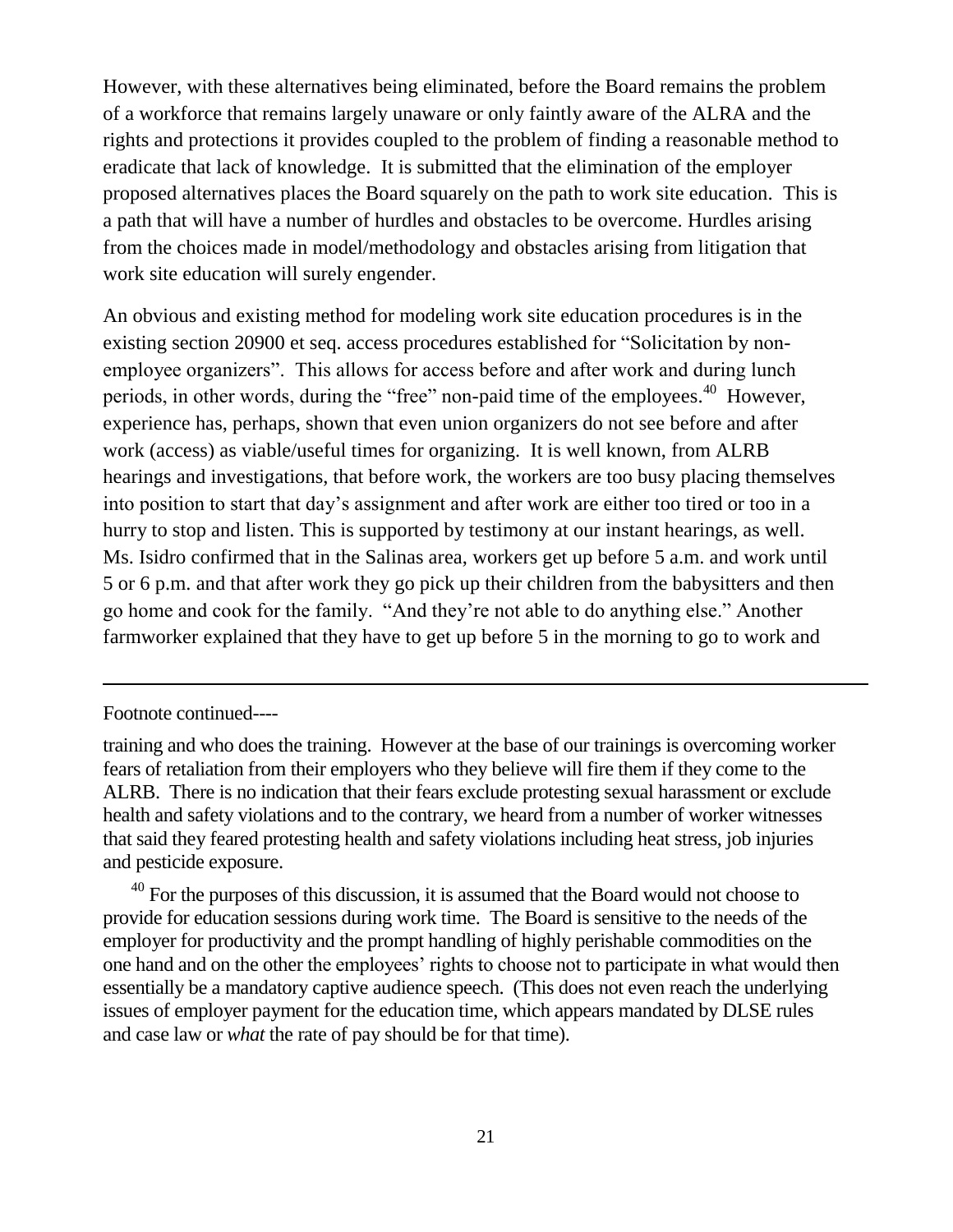then don't go home from work until 5 or 6 p.m. The only opportunity in such circumstances is to provide education at the worksite during the lunch break. The lunch period has always been and will always be the focal point of *any* access-taking.

As previously described by Ms. Davalos and many workers there exists among farmworkers a "culture of fear".<sup>41</sup> Staff believes that any method of education adopted by the Board must, as part of its design, be directed at eliminating that culture. Ms. Davalos felt that work site education would set a different tone for the workers and would imbue them with the knowledge needed about how to exercise their labor rights without fearing retaliation.<sup>42</sup> Mr. Mines expressed his belief that the workplace was the only place so as to be sure to get access to the "full universe of those people, and especially those that are in most need of it."

Dr. Holmes states that, "Part of the reason the workers were underpaid is that they had reason to be afraid to stand up to their employers for fear of losing their jobs and/or being deported." Dr. Holmes quoted a farmworker so as to provide an example of this widespread fear, "They are afraid of speaking because the farm will fire them. We want to say things to them but we can't because we don't have papers." (See p.4, Statement of Seth M. Holmes).

Workers brought our attention to their belief that, at least, among indigenous workers, they considered themselves when at work a part of a community or family as they all come from the same place (in Mexico). A number of other farmworkers talked about their belief that making the ALRB presentations at the work site would also go a long way to combatting worker fear and for the same reason that, at work, the workers have a close connection to each other. It is a connection beyond their particular employer and the belief was that information imparted there would be spread beyond their particular workplace.

<sup>&</sup>lt;sup>41</sup> The CAUSE NOW report also stated that only 3.7 percent of farmworkers have filed a complaint against their employer, compared to the many more that had experienced violations of the labor laws.

 $42$  One example of a basis for concerted activity that is not raised because of fear, in Santa Maria, is the use of pesticides and the exposure of farmworkers to pesticides. Mr. Lozano explained that workers felt they could not raise that issue with their employers for fear of retaliation.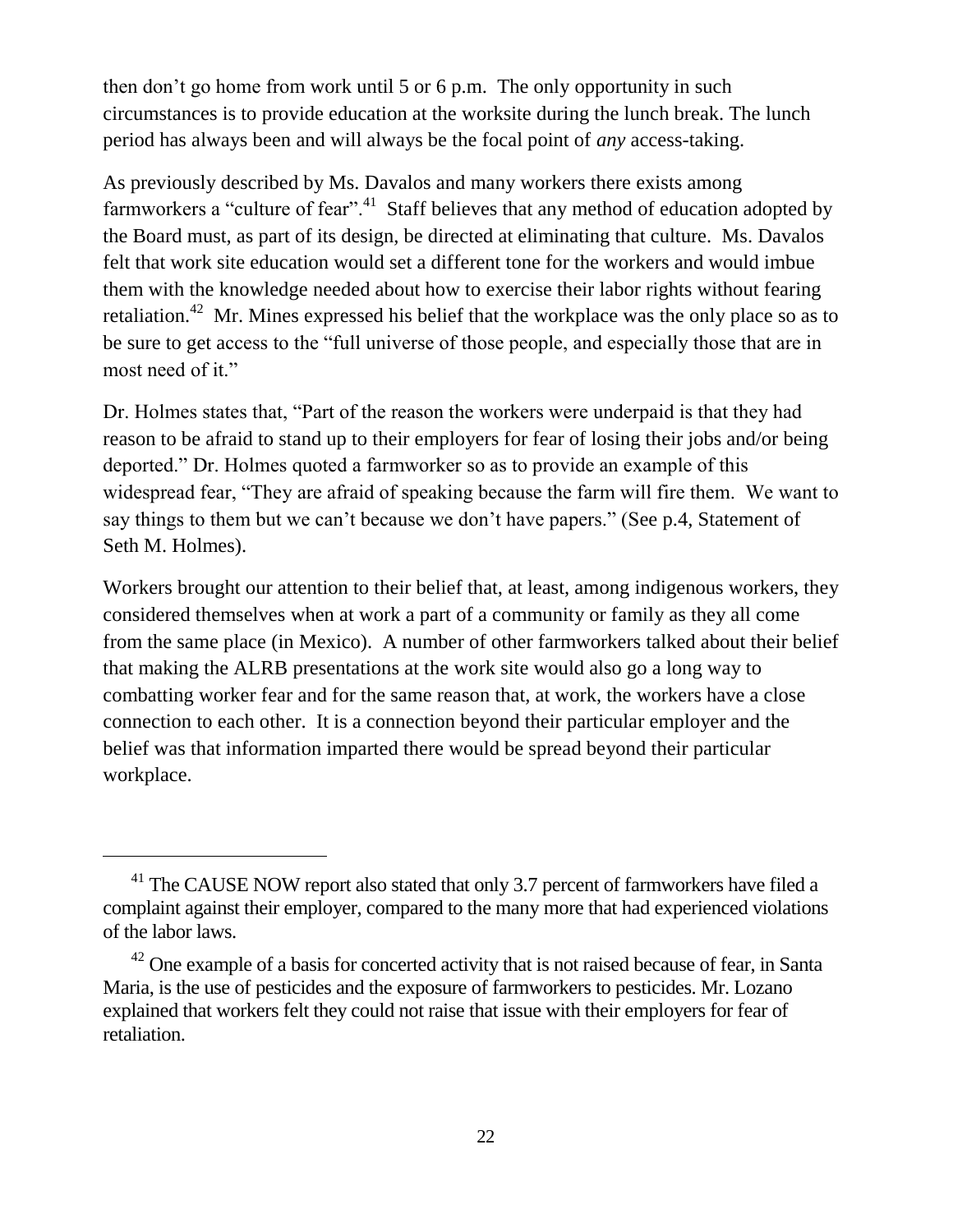Mr. Barsamian<sup>43</sup> and Mr. Bogart<sup>44</sup> were among the many employer voices against work site education that wondered about how an employer would be selected for education<sup>45</sup>. They believed that a random selection of an employer for education would leave a negative perception with the employees, a perception that the company was in some kind of trouble. Mr. Bedwell used the stronger term stigmatized to describe worker reaction to their employer being randomly selected. It is believed that the wording of the regulation (see proposed regulation) alleviates the concern regarding random selection as selection will be based on employee requests for education. Requests for education will reflect employees themselves pro-actively seeking to be educated about their rights and protections.

Recent case law, involving the so-called "non-productive" work time (discussed elsewhere) also argues heavily in favor of lunch time access to avoid drop-offs in company productivity and to avoid employer payment for company time being used for training. However it also raises the issue of what is to occur if our agents run over into work time or do not leave the work site prior to the end of the lunch period and that disrupts the return to work. Payment for the loss of work time may be required. It is believed that our access plan design (discussed elsewhere) eliminates this possibility.

Before the Board has even taken any steps to determine a methodology for such access, criticisms and accusations have already been leveled. Among these are that: the specific content (language) of the board agent presentation must be worked out as part of the regulation (to eliminate the criticism of bias or that this is union organizing in disguise); the regulation must make known to all constituents that these agents are "walled off" from ulp enforcement (to eliminate the criticism that we are merely looking for ulp violations) and; the manner by which an employer is selected for education must take into account the criticism that an employer will be tainted by the Board's very selection of that employer for education.

<sup>&</sup>lt;sup>43</sup> Mr. Barsamian is an attorney who represents agricultural employers.

<sup>&</sup>lt;sup>44</sup> Mr. Bogart is president and general counsel of the Grower Shipper Association of Central California with a membership of over 400 growers, etc.

<sup>&</sup>lt;sup>45</sup> A contrary union view to a trigger event for educational access was provided by Mr. Maturino who suggested an education approach initially triggered by ULPs. He also stated that later they could be triggered by random selection and that a focus should be placed on educating indigenous farmworkers.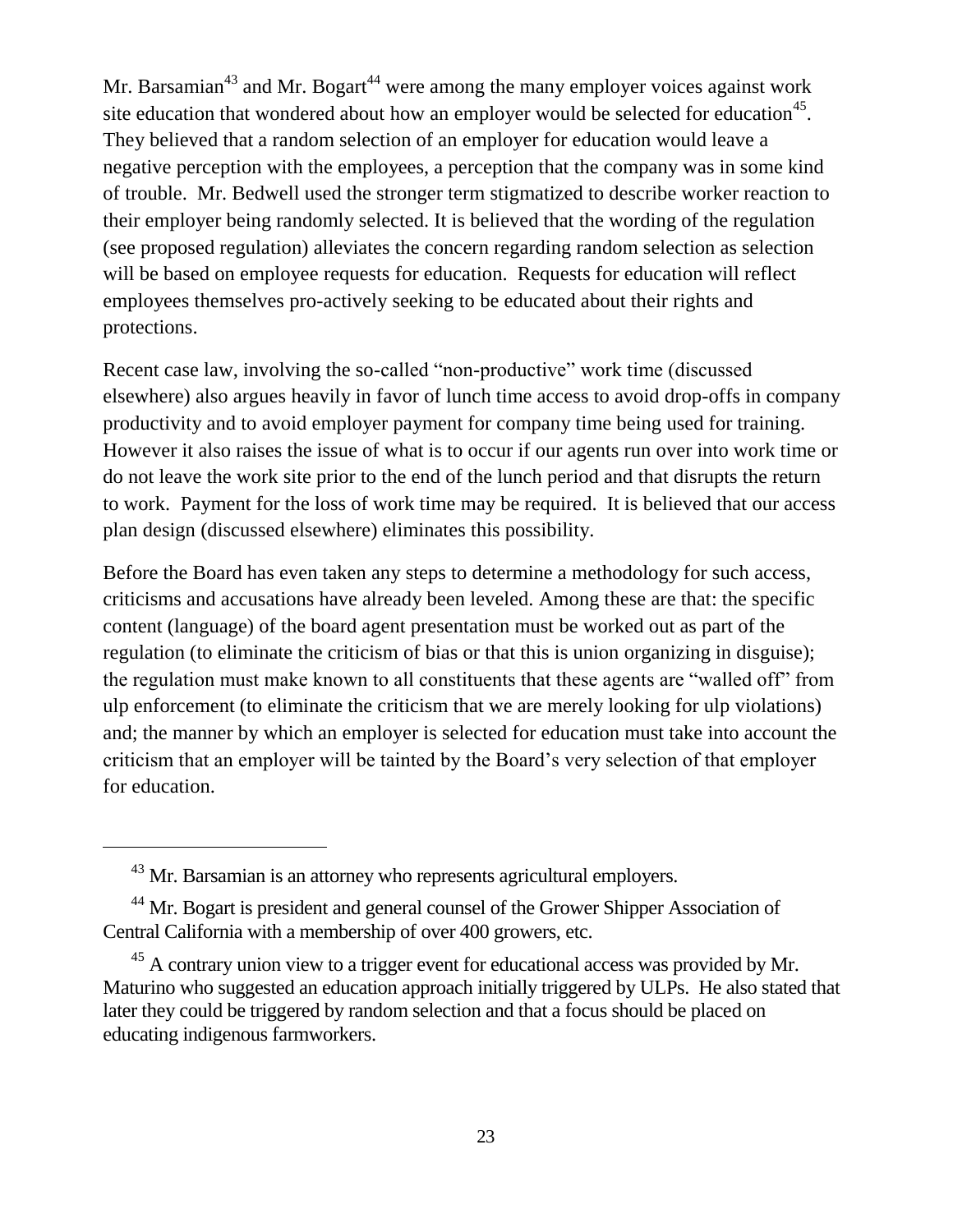As obstacles, it must be fully expected that, as discussed by some employer counsel such as Mr. Raimondo, Mr. Sagaser and Mr. Borden<sup>46</sup> among others, legal attacks will be made in the courts based upon arguments that there is no statutory basis for education and that there are constitutional infirmities (see below legal discussion).

Earlier, we spoke of a consensus that, in the abstract, no one opposed the idea of worker education. There was also another consensus and that was of the farmworkers, themselves, almost all of whom asked that the Board engage in education and that the education occur at the worksite. Ultimately given all the facts presented and after careful consideration of those facts, the staff believes that this Board is obligated to give that viewpoint greater weight, as under section 1152, farmworkers are the principal focus of our statute with the protection of their rights having to be of our paramount concern. Finally, it must be remembered that the need for education will always be continuous as a continuing stream of new workers coming to California's fields is a constant so that the educational efforts undertaken by the Board must themselves be continuous and permanent.

## III.Legal Framework

A program of worker education may be considered directly related to several sections of the Labor Code. Labor Code Section 1140.2 provides that agricultural employees shall have the right to full freedom of association, the right to self-organization, and the right to engage in concerted activities for mutual aid or protection. Labor Code Section 1151(a) provides that the Board shall have access to all places of labor in order to conduct investigations required by the Act. Labor Code Section 1152 provides that employees shall have the right of self-organization, to engage in concerted activities, and the right to designate representatives of their own choosing. Labor Code Section 1156.3(c) provides that an agricultural employee or a group of agricultural employees may file a petition for certification and that the Board shall investigate such petitions.

The regulation can also be considered directly related to title 8, California Code of Regulations, sections 20900 [Access Rule,] 20910 [Prepetition List Rule,] and 20915 [Prepetition Investigation of Employer,] a series of linked regulations that both provide the means for employees to learn the advantages and disadvantages of self-organization and a mechanism to facilitate the Board's conduct of elections.

<sup>&</sup>lt;sup>46</sup> Mr. Carl Borden is an attorney with the California Farm Bureau Federation.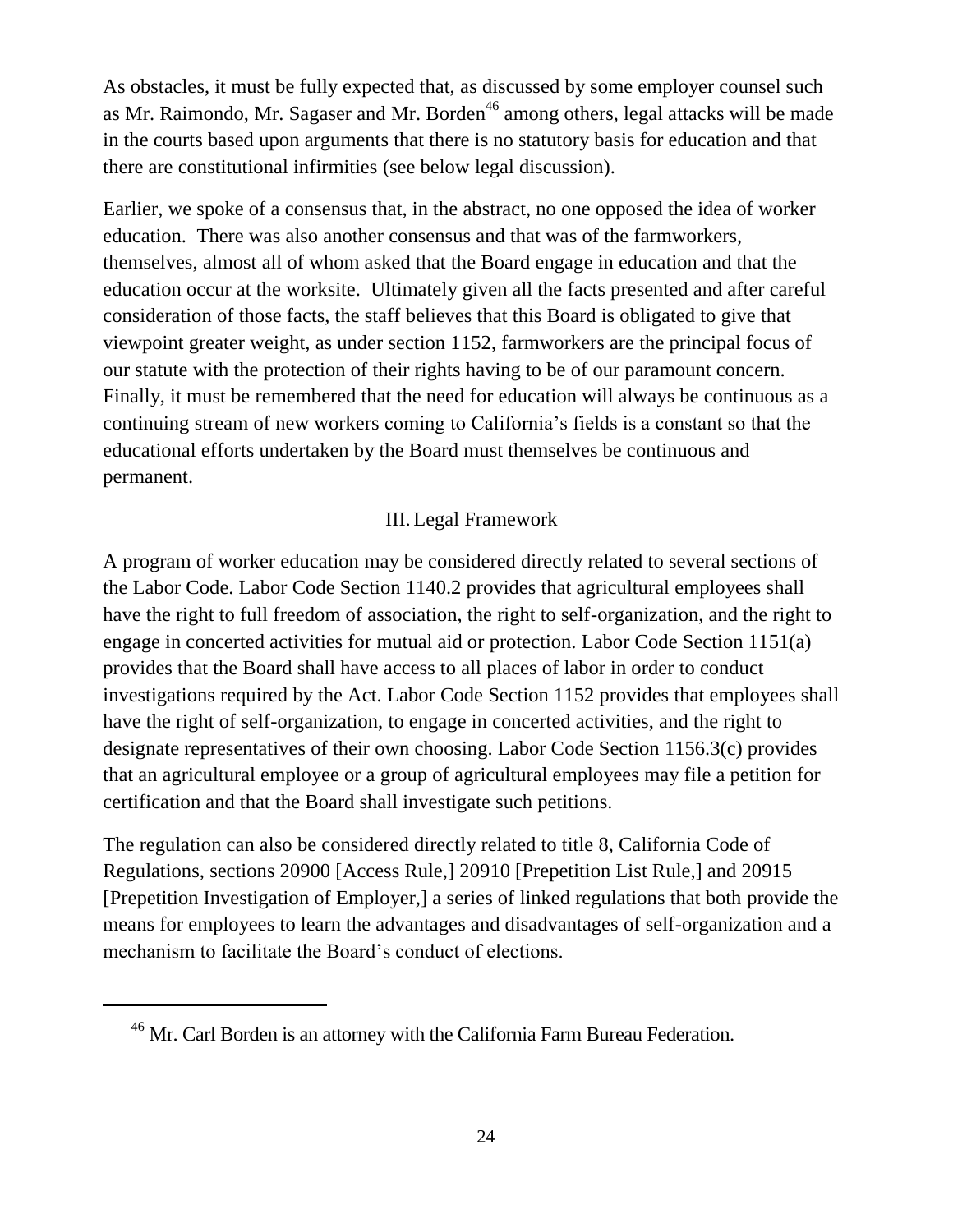Worker education could enable the Board to educate employees and employers about their rights, choices, and responsibilities under the Act and, by allowing the Board to anticipate and plan for possible election activity, the regulation can facilitate the conduct of elections within the brief seven-day election period.

#### A. The Applicability of NLRA Precedent

On December 20, 2010, the National Labor Relations Board proposed a regulation "requiring employers . . . to post notices informing employees of their rights as employees under the NLRA." The proposed regulation included several provisions to ensure compliance with the posting requirement: the first provided that failure to post the notice would be considered an unfair labor practice; the second provided that failure to post the notice would toll the statute of limitations for filing unfair labor practice charges; and the third provided that willful failure to post the notice could be considered evidence of unlawful motive in other unfair labor practice cases.

The purpose of the proposed regulation was that

[e]nforcement of the NLRA and effectuation of Congress's national labor policy . . . depends on the existence of outside actors who are not only aware of their rights but also know where they may seek to vindicate them within appropriate timeframes. \* \* \* Given the direct relationship between employees' timely awareness of their rights under the NLRA and the Board's ability to protect and enforce those rights, [posting of such rights] is "necessary" for purposes of Section 6.  $*$   $*$   $*$  The effective workings of the NLRA's administrative machinery . . . presuppose that workers and employers have knowledge of the rights afforded by the statute and the means for their timely enforcement. The statute, however, has no provision with respect to making that knowledge available, a subject about which the statute is totally silent.

In addition to arguments that the Board lacked authority to promulgate such a rule, some commenters also argued that the posting requirement would violate either the First Amendment or Section 8(c) because it was either a form of compelled speech or it regulated the content of what employers were required to "tell" their employees.

The regulation was challenged in two cases. The lead opinion of the court of appeals in *National Association of Manufacturers v National Labor Relations Board [NAM*] (USCA DC 2013) 717 F3d 947 ignored the parties' arguments concerning the Board's rule-making authority in favor of an analysis that focused on Section 8(c). Using First Amendment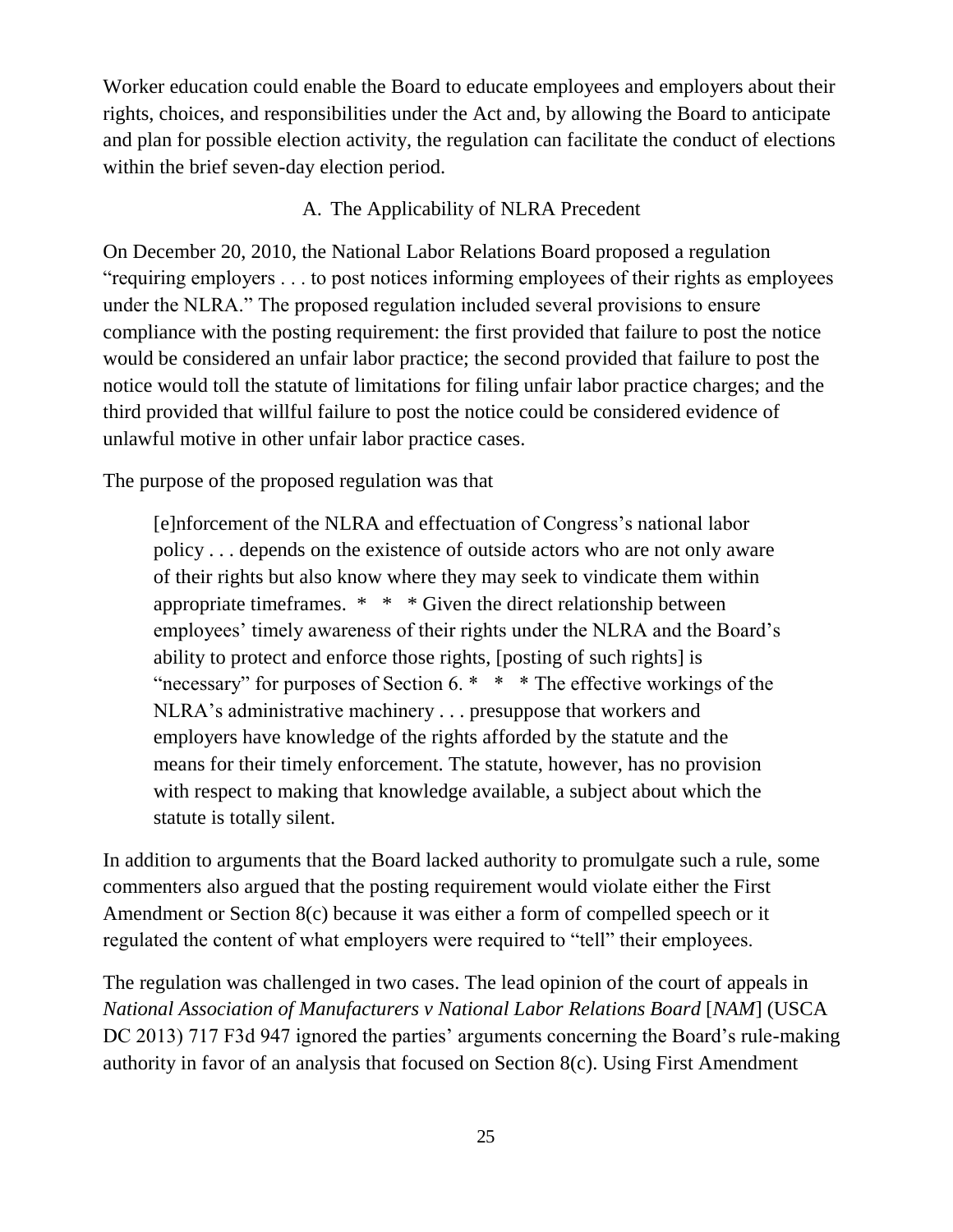authority to illuminate how the posting rule implicated speech rights contained in the Act, the court held that the Board's rule violated 8(c):

Although [Section] 8(c) precludes the Board from finding noncoercive employer speech to be an unfair labor practice, the Board's rule does both. Under the rule an employer's failure to post the required notice constitutes an unfair labor practice.  $* * * And$  the Board may consider an employer's "knowing and willful" noncompliance to be "evidence of antiunion animus in cases in which unlawful motive [is] an element of the unfair labor practice." \* \* \* The Board, in other words, will use the employer's failure to post the notice as evidence of another unfair labor practice.<sup>47</sup>

Although the lead opinion specifically declined to reach the question of the Board's authority to promulgate a rule requiring posting of a notice, two members of the panel who concurred in the conclusions recited above, made a majority in further concluding that "[t]he NLRA – and [the rulemaking authority] in particular – simply [do] not authorize the Board to impose on an employer a freestanding obligation to educate its employees on the fine points of labor relations law." In *Chamber of Commerce of the United States; South Carolina Chamber of Commerce v National Labor Relations Board* (USCA 4<sup>th</sup> Cir. 2012) 721 F3d 152, the Fourth Circuit court of appeals reached the same conclusion as the concurring members of the District of Columbia Circuit.

To the Board's argument that the posting rule was reasonably necessary to effectuate the purposes of the Act, the Court held that "[t]he NLRB is 'bound, not only by the ultimate purposes Congress has selected, but by the means it has deemed appropriate" and that Congress had made the Board a purely reactive body, whose functions were not set in motion until a party filed a representation petition or a ULP charge.

The Board contends that the Act presupposes knowledge of NLRA rights and their enforcement mechanisms, and that "employee knowledge of NLRA rights and how to enforce them within statutory timeframes is crucial to effectuate Congress's national labor policy through the processes established by Sections 8, 9, and 10. [Cite]" Essentially, the Board argues that because the enforcement functions provided for by Sections 9 and 10 are reactive, it was necessary to proactively create the challenged rule in order for

 $47$ The lead opinion affirmed the district court's holding that an employer's failure to post the required notice might toll the 6 month statute of limitations also violated the Act.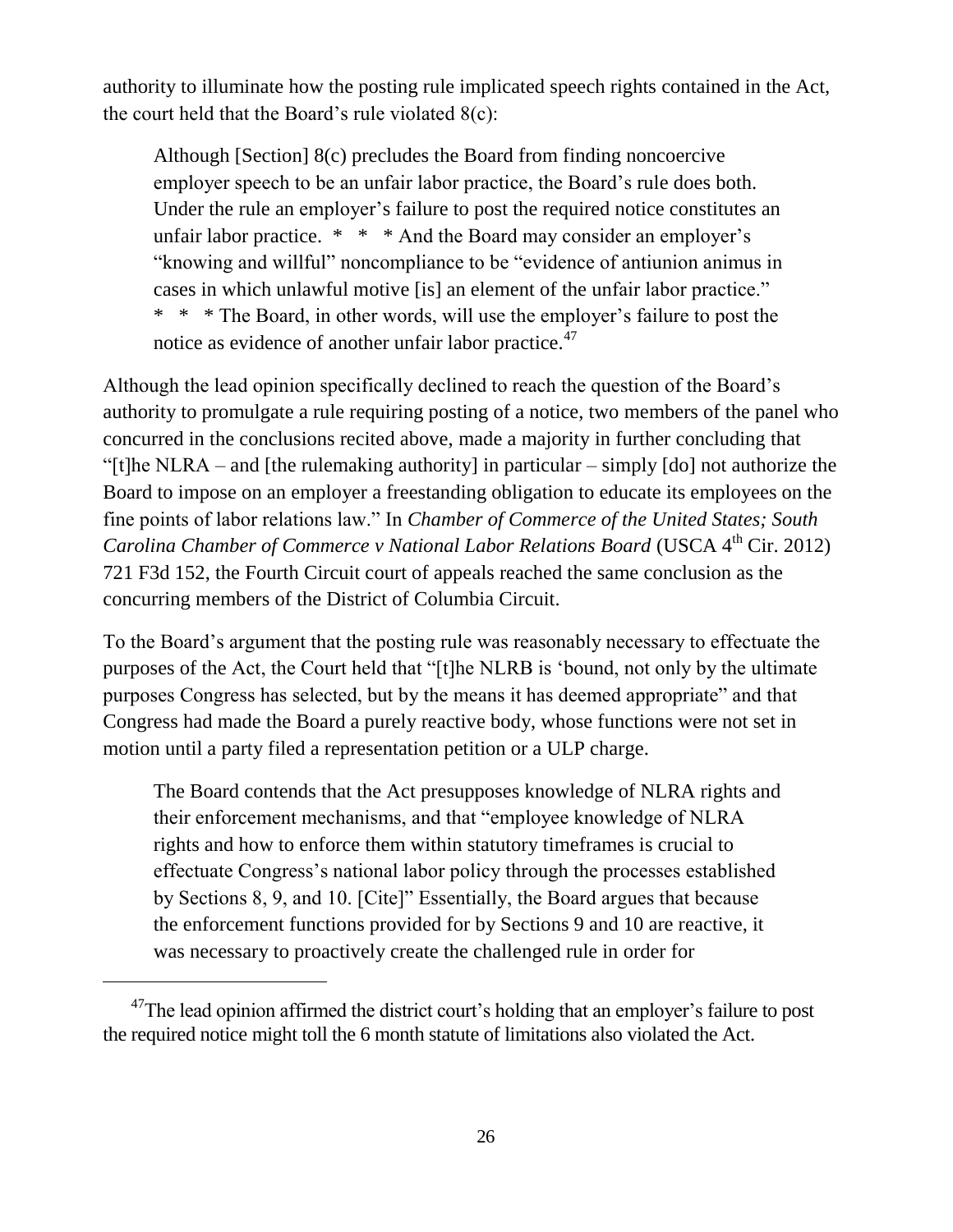employees to undertake their role in instigating those processes. With this reasoning, the Board attempts to derive from provisions governing the functions and operations of the agency the authority to do something entirely distinct from those functions.<sup>48</sup>

In other words, both courts also held that however employees came to know about their rights was irrelevant to the Board's ability to perform its statutory functions: its role was limited to "lying-in-wait" for persons or parties to either file charges or raise representation issues.

Because the lead opinion in *NAM* explicitly treated the 8(c) problem as one of statutory interpretation, the question becomes whether this Board has to follow *NAM* in interpreting any effect that Labor Code Section 1155 might have on a proposed worker education regulation.

To accept the *NAM* court's interpretation of 8(c) as applicable precedent under our Act would upset settled law concerning the Board's remedial authority. This is so because if the posting of a notice concerning workers' rights violates 8(c) because it "puts words in the mouths of employers," it would follow that requiring employers to permit union organizers to enter their property to explain the benefits of representation would also violate 8(c). This, in turn, would put into question this Board's standard remedy for denials of organizational access, a remedy that has been consistently applied by the Board and that has received judicial approval. See, e.g. *Tex-Cal Land Management v Agricultural Labor Relations Board* (1979) 24 Cal 3d 335 (Board properly held the denial of organizational access to be an unfair labor practice.)

<sup>&</sup>lt;sup>48</sup> The opinion goes on to consider the effect of Congress's failure to include a posting provision in the NLRA or, as the court puts it, "to impose duties upon employers proactively." The court noted that during its consideration of what became the NLRA, the  $73<sup>rd</sup>$  Congress rejected a bill to include a provision that required any employer that was a party to a contract that conflicted with the NLRA 1) to notify its employees of that fact and 2) that made it an unfair labor practice to fail to do so. "Had Congress intended to require the posting of notices or make the failure to do so punishable as a ULP, it could have made that intent clear in its legislation." *Chamber of Commerce,* at 163, and esp. n. 13 The court also noted that the Railway Labor Act, which was being considered by the same Congress that enacted the Wagner Act, specifically included various posting provisions. The court concluded from this that when Congress intends notices to be posted, it specifically provides for them. It drew the same conclusion from the inclusion of posting provisions in other labor-related statutes.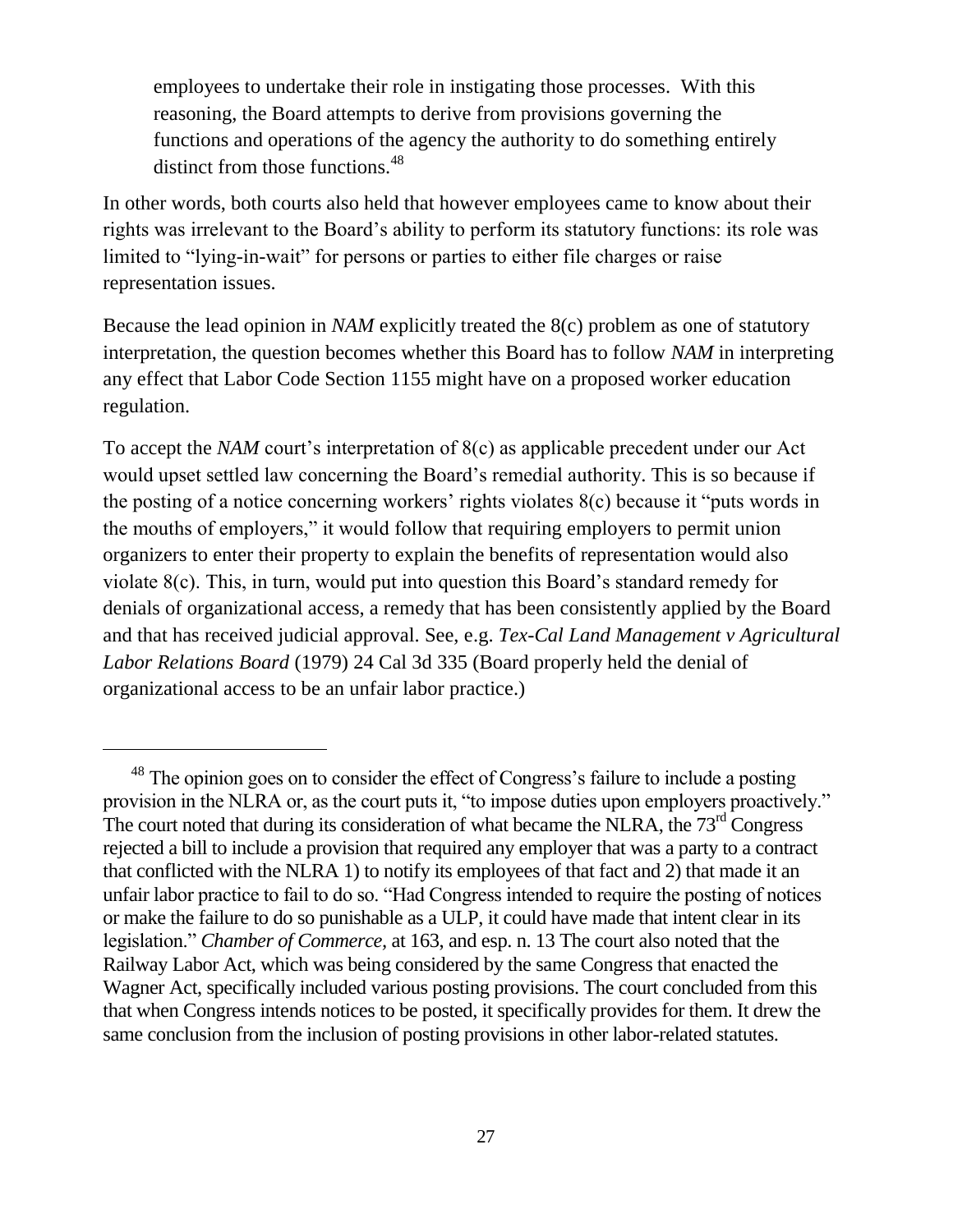To the extent, then, that the question is solely one of statutory interpretation, such an interpretation would run afoul of the ordinary rule that requires the parts of a statute to be interpreted as a whole and in light of the effect that a reading of any given part might have on the entire statutory scheme. *(Santa Barbara Taxpayers Association v. County of Santa Barbara* (1987) 194 Cal.App.3d 674, *Swaithes v Superior Court* (1989) 212 Cal App 3d 1082, *Industrial Indemnity Co. v Workers Comp. Appeals Bd*. (1978) 85 Cal 3d 1028.)

Since the exercise of employee Section 1152 rights when there are no alternative channels of effective communication has repeatedly been held to outweigh employer interests that are also respected by the state, $49$  it would follow that the employees' right to information under Section 1152 would also outweigh whatever protection Labor Code Section 1155 might provide against an employer's having to accommodate messages with which it might disagree.

The scope of the statutory command to follow NLRA precedent was first construed in *Agricultural Labor Relations Board v Superior Court.* In that case, the employer argued that the Board's adoption of a rule regulating union access to employer property violated Section 1148 in that the NLRB decided questions of union access to employer property on a case-by-case basis. The court rejected that contention, first, on the grounds that "precedents" did not mean "procedure" or "practices." But more important, for present purposes, the Court concluded that "the Legislature intended [the Board] to select and follow only those precedents which are relevant to the particular problems of labor relations on the California agricultural scene." *Ibid*, at p. 413; See also, *F & P Growers Association v Agricultural Labor Relations Board* (1985) 168 Cal App 3d 667, 673: ["The

 $\overline{a}$ 

"[E]mployers' property rights must give way to whenever the two interests are found to be in irreconcilable conflict: 'Organization rights are granted to workers by the same authority . . . that preserves property rights. Accommodation between the two must be obtained with as little destruction of one as is consistent with maintenance of the other. . . . But when the inaccessibility of employees makes ineffective the reasonable attempts by non-employees to communicate with them through the usual channels, the right to exclude from property has been required to yield to the extent needed to permit communication of information on the right to organize.'"

<sup>49</sup> In *Agricultural Labor Relations Board v Superior Court of Tulare County (Pandol)* (1976) 16 Cal 3d 392, 406, the Supreme Court held that property rights are not paramount to employees' rights to effective access to information. Quoting from *Babcock and Wilcox v NLRB* (1972) 351 US 105, 112, the court said: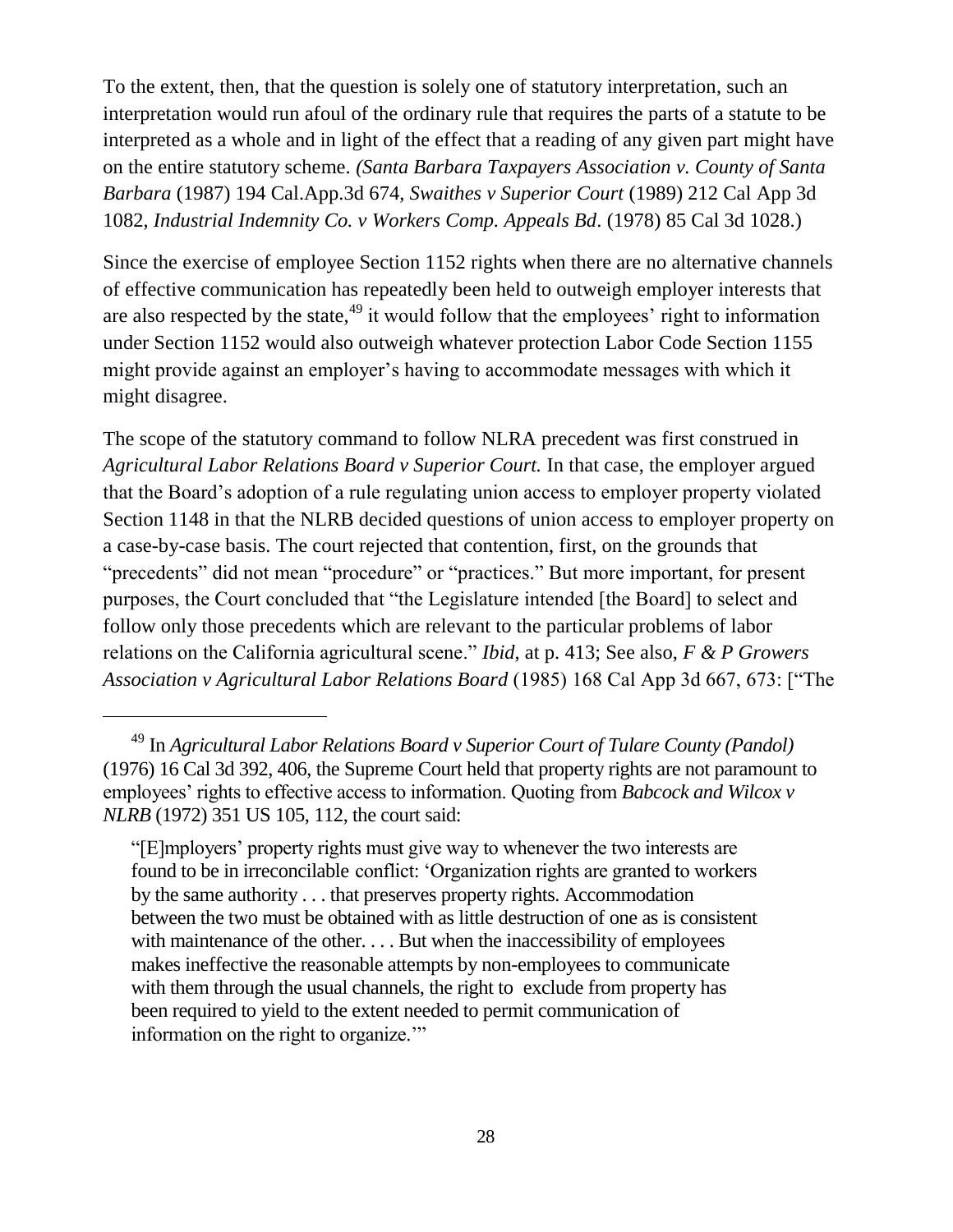[l]egislature intended the board to select and follow only those federal precedents which are relevant to the particular problems of labor relations on the California labor scene."]

This might seem a weak reed upon which to rely in distinguishing what the national Board was prevented from doing and what this Board is proposing to do since the problem of employee ignorance of the NLRA sought to be addressed by the national Board might seem little different from the problem this Board seeks to address. Nevertheless, there are a number of differences.

In support of its proposed regulation, this Board has held hearings on the need for education and has established a record upon which to draw and to make determinations; by way of contrast, the national Board essentially relied on the argument that "for employees to exercise their NLRA rights. . . they must know that those rights exist" and that "lack of notice of their rights disempowers employees."<sup>50</sup> The record made by this Board goes beyond the argument that employees must know about the Act before they can resort to it: while it is trivially true that one cannot use a car if one does not know it is in the garage, it is not trivially true that if one does not know a vehicle is available, it cannot be used when it is needed. The Board's hearings*,* as discussed above*,* have shown both that there is little awareness of the Act's procedures as vehicles for the assertion of rights and that for the Act to function properly as a provider of rights and protections the deficit in workers' knowledge of the Act must be eliminated.

Evidence presented at the hearings establishes that California's farmworker population is largely illiterate, largely undocumented and that, by and large, farmworkers have never

<sup>50</sup> The Notice of the Final Rule states:

<sup>[</sup>T]he Board . . . *believes* that many employees are unaware of their NLRA rights and therefore cannot properly exercise [them.] The Board based this finding on several factors: the comparatively small percentage of private sector employees who are represented by unions and *thus* have ready access to information about the NLRA, the high percentage of immigrants in the labor force, who are *likely* to be unfamiliar with workplace rights in the United States; studies *indicating* that employees and high school students about to enter the workforce are generally uninformed about labor law; and the absence of a requirement that, except in very limited circumstances, employers or anyone else inform employees about their NLRA rights.[Emphases added.] See, p. 6, https://www.federal register.gov/articles/2010/12/22/2010-32019/proposed-rules-governingnotification-of-employee-rights-under-the-national-labor-relations-act.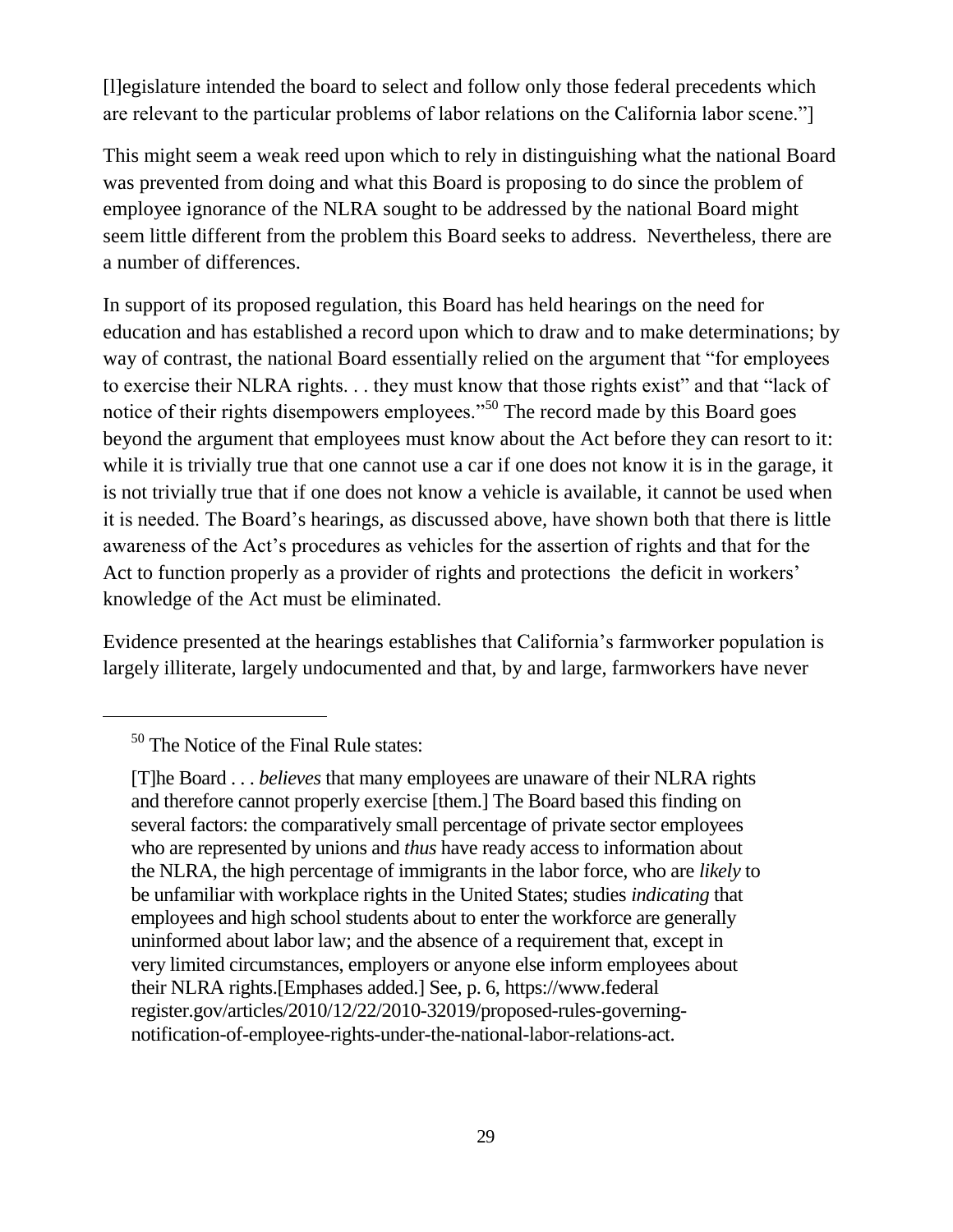been exposed to the idea that workers have rights or that there are such things as labor organizations. Several witnesses testified that some of the most basic concepts of labor law, such as that the law protects the right of workers to act together and that it prohibits retaliation against them for doing so, are not intuitively understood by workers.

Adding more weight to the need for worker education is the influx of a new generation of workers from more remote areas of Mexico whose native language is not Spanish, but one of the so-called indigenous languages, such as Mixteco, Zapotec, Triqui, Chatino, Purepecha as well as many others. According to witnesses, the very idea that workers have rights that the state might protect does not exist in their culture, besides which they have a tradition of working without complaint. Even though many of these workers speak what one witness characterized as "market-level" Spanish, meaning enough Spanish to do basic business, their understanding of more complicated concepts, such as those contained in the Act, would be extremely hard to understandably convey in such basic Spanish. Similarly, written materials would be all but useless since most of these workers do not read in any of these languages even assuming the indigenous languages have a written counterpart. In other words, these workers do not understand the very regime of law represented by the Act, and since indigenous workers are more prone to suffer poor labor conditions than Mestizo Mexican workers, this group of workers especially needs to understand that such a regime exists.

Moreover, substantial evidence presented at the Board's hearings indicates that traditional forms of outreach which the Board has engaged in have not closed the "information gap" revealed at the hearings and that reliance upon technology cannot be counted on to close it either.

The second difference that makes the federal cases inapplicable as precedent is that procedures that serve both to inform employees of their rights under the Act and to facilitate the election process, and which are clearly beyond the specific statutory "means" authorized by the legislature, have been created by this Board and upheld by the California courts. This history renders the courts' conclusions in the *NAM* and the *Chamber of Commerce* cases, that the national Board is a purely "reactive" agency, inapplicable to the interpretation of the authority of this Board.

The linchpin of both courts' majority opinions was the conclusion that the national Board's functions are limited to responding to parties who have initiated actions either by filing charges or taking advantage of the Board's specifically defined statutory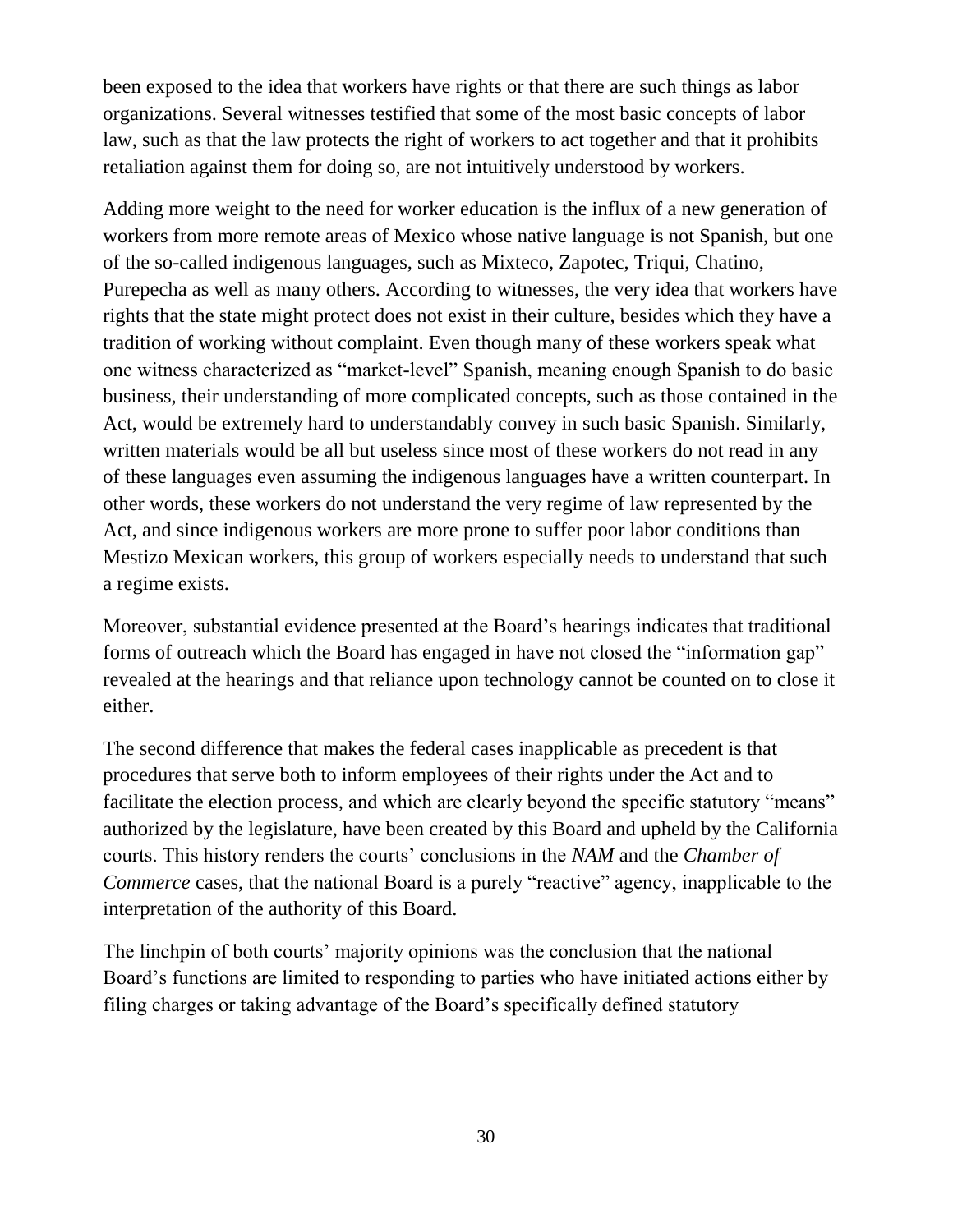procedures.<sup>51</sup> And in reaching this conclusion, both courts explicitly rejected declarations of policy or statements of purpose as useful in construing the scope of the national Board's authority in crafting means to fulfill the Board's specific statutory functions. By way of contrast, this Board's authority to make rules has repeatedly been read in light of the entire Act, including its statement of purposes, and when so read this Board's authority to create obligations on parties prior to their initiating any actions under the statute has been upheld. The ALRA, then, has not been read, as the federal Courts of Appeals read the NLRA, as though the Act's election and unfair labor practice procedures were isolated "reactive" functions.

Thus, in construing the Board's authority to promulgate the Access Rule to facilitate union organizing activity, the court in *Agricultural Labor Relations Board v Superior Court*, supra, at p. 416, wrote:

[On the basis of the factual findings made after hearing] the ALRB formally found that "Generally, unions seeking to organize agricultural employees do not have available alternative channels of effective communication. Alternative channels of effective communication which have been found adequate in industrial setting do not exist or are insufficient in the context of agricultural labor. [Cite] From this finding – and in furtherance of the expressed intent of the framers of the act – the Board concluded . . . that "The

\* \* \*

Section 1, which lays out the purpose and aspirations of the NLRA, does not provide the Board with authority to Act. The Board argues that because Section 1 sets forth the Act's policy in broad terms, it is 'specifically designed to permit the Board to spell out [its] applications. [Citation omitted]' However, any argument that the statute's statement of purpose can provide the agency with authority to promulgate any regulation in furtherance of that purpose is unavailing. The NLRB is "'bound, not only by the ultimate purposes Congress has selected, but by the means it has deemed appropriate for the pursuit of those purposes." *Chamber,* supra, at 162, See also, *NAM* at 967.

<sup>51</sup> Thus, in *Chamber of Commerce,* the court wrote:

The Board points to a number of sections in the Act, arguing that the rule is necessary to carry them out. The Chamber responds that no provision of the Act requires employers who have not committed labor violations to be subject to a duty to post employee notices. We agree. The NLRB serves expressly reactive roles: conducting representation elections and resolving ULP charges.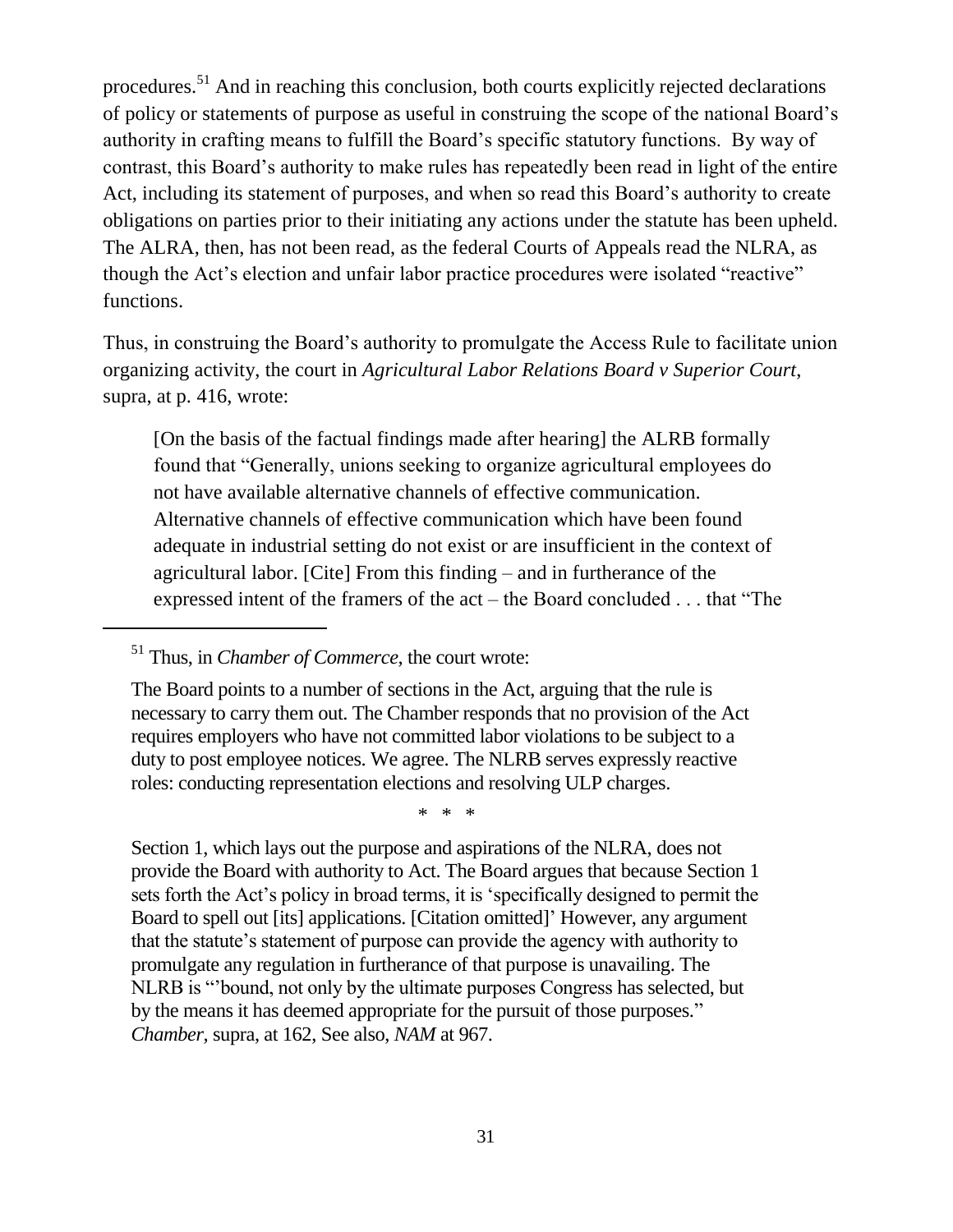legislatively declared purpose of bringing certainty and a sense of fair play to a presently unstable and potentially volatile condition in the agricultural fields of California can best be served by the adoption of rules on access which provide clarity and predictability to all parties."

We conclude from the foregoing that the decision of the Board to create a limited right of access by means of a detailed and specific regulation *does not conflict with any intent of the Legislature*. . . .

And just as the Board created an obligation on employers to permit union organizers to enter an employer's property prior to any labor organizations having filed a petition for certification, the Board also required employers to furnish a list of their employees names, current street addresses, and job classifications – in the Board's terminology a prepetition list – prior to the filing of a petition under Labor Code Section 1156.3(c). This rule, too, was upheld by the Supreme Court in *Harry Carian, Inc. v Agricultural Labor Relations Board* (1984) 36 Cal 3d 654, where the court observed:

The rule in dispute here differs from the federal policy in requiring that an employer furnish a list of names and addresses prior to the scheduling of an election [indeed, prior to the filing of a petition for certification under Labor Code Section 1156.3(c)], upon notice by a union of its intent to organize the employer's employees. Petitioners would have us say that this difference is fatal to the validity of the ALRB's rule.

\* \* \*

The Board adopted the prepetition list rule . . . after this court upheld the board's access rule, and following public hearings in which the Board heard comments . . . regarding the access rule in operation. From these hearings and from its own experience the board reached two conclusions: that access should henceforth be limited to periods of seasonal peak, and that during such periods the opportunity of employees and union organizers to communicate with one another should be enhanced by making available to an organizing union a list of employees with names and addresses.

As important as facilitating the education of employees was to the Supreme Court's upholding the Access and the Prepetition List rules, was the fact that both rules also served to facilitate the unique election processes of the Act, which are so different from those of the NLRA. The Court wrote:

[In upholding the Access Rule,] we took note of the ALRA's requirement for swift elections, "a difficulty not faced by the NLRB," and a factor likely to render traditional channels of communication too slow to be effective.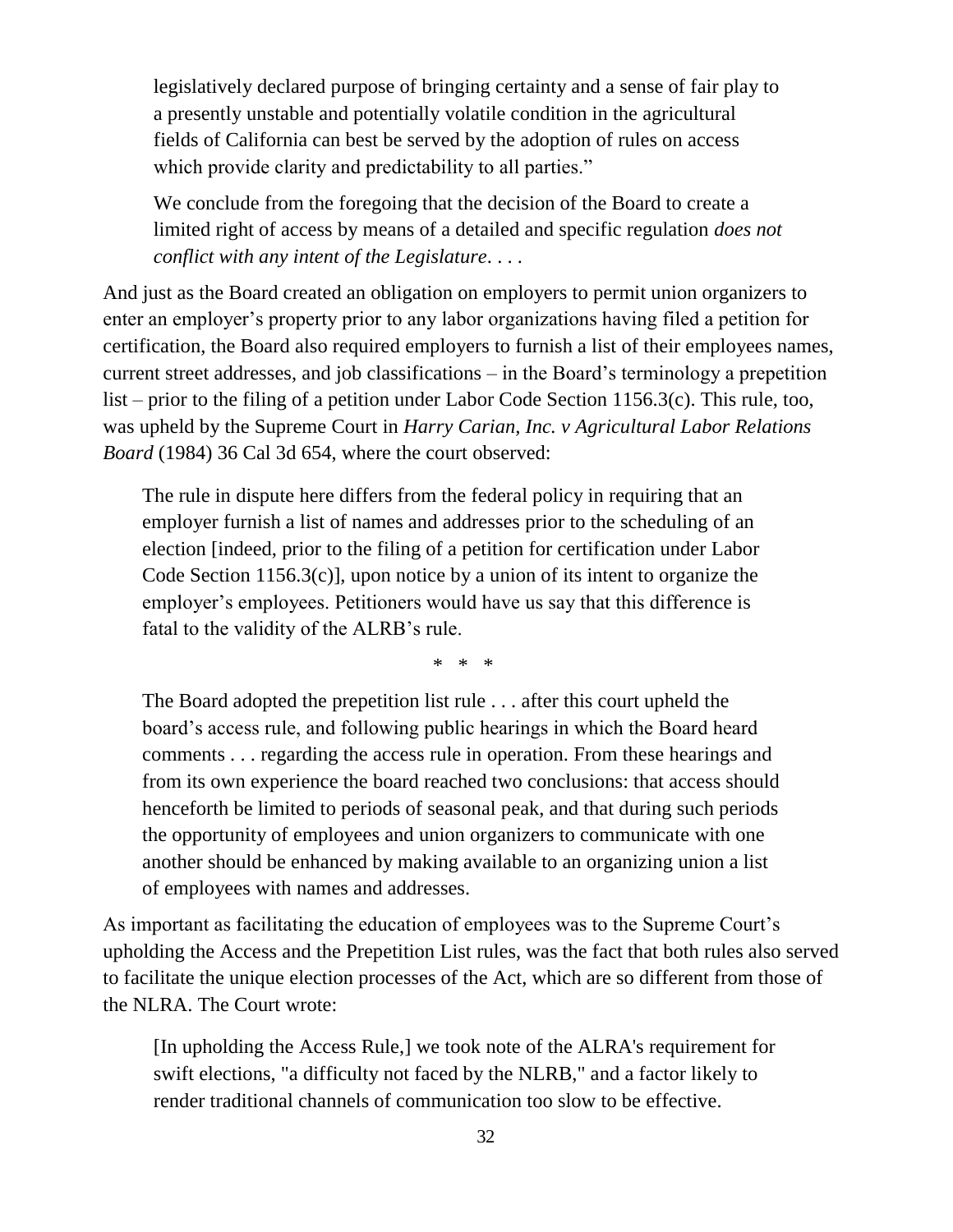\* \* \*

While facilitation of communication between employees and union organizers appears to be the prime motivation for the rule, the board has also explained that the rule serves as an aid to the board's election process: "Under a statutory command to conduct elections within seven days from the time a petition is filed, this Board has required that an election eligibility list be submitted within 48 hours, allowing a maximum of five days for investigation and correction of defects in the list and for use of the list to contact and inform employees of election issues. \* \* \* These requirements place severe time constraints on the ability of the Board agents to investigate showing of interest, scope and composition of unit questions, and to arrange for orderly conduct of the election itself. \* \* \* If the experience of this Board has taught that secret ballot elections can be properly conducted within seven days, it has also taught that much time is consumed in investigating these questions after the election in challenged ballot and objections proceedings. Moreover, a certain number of elections are inevitably set aside as a result of errors resulting from inadequate information at the pre-election stage. . . . The process of filing a response [to the preelection list requirement] coupled with increased contact with an employer's work force resulting from use of the list itself will bring to light possible disputes over units and voting eligibility 'early in the election campaign rather than in the last few days before the election.' \* \* \* The parties themselves will be better prepared to respond to both pre- and post-election investigations of such questions, and serious problems in conduct of the election resulting from short pre-election investigations will be minimized. Thus the prepetition list requirement as presently enacted will contribute substantially to the prompt and orderly resolution of the election proceedings which are the prerequisite to the collective bargaining process at the heart of this Act."

\* \* \*

The board has authority to promulgate "such rules and regulations as may be necessary to carry out [the provisions]" of the ALRA. \* \* \* Those provisions include the fundamental declaration of employee rights "to selforganization, to form, join, or assist labor organizations ...." (§ 1152), as well as the board's authority to administer and certify elections (§ 1156.3). The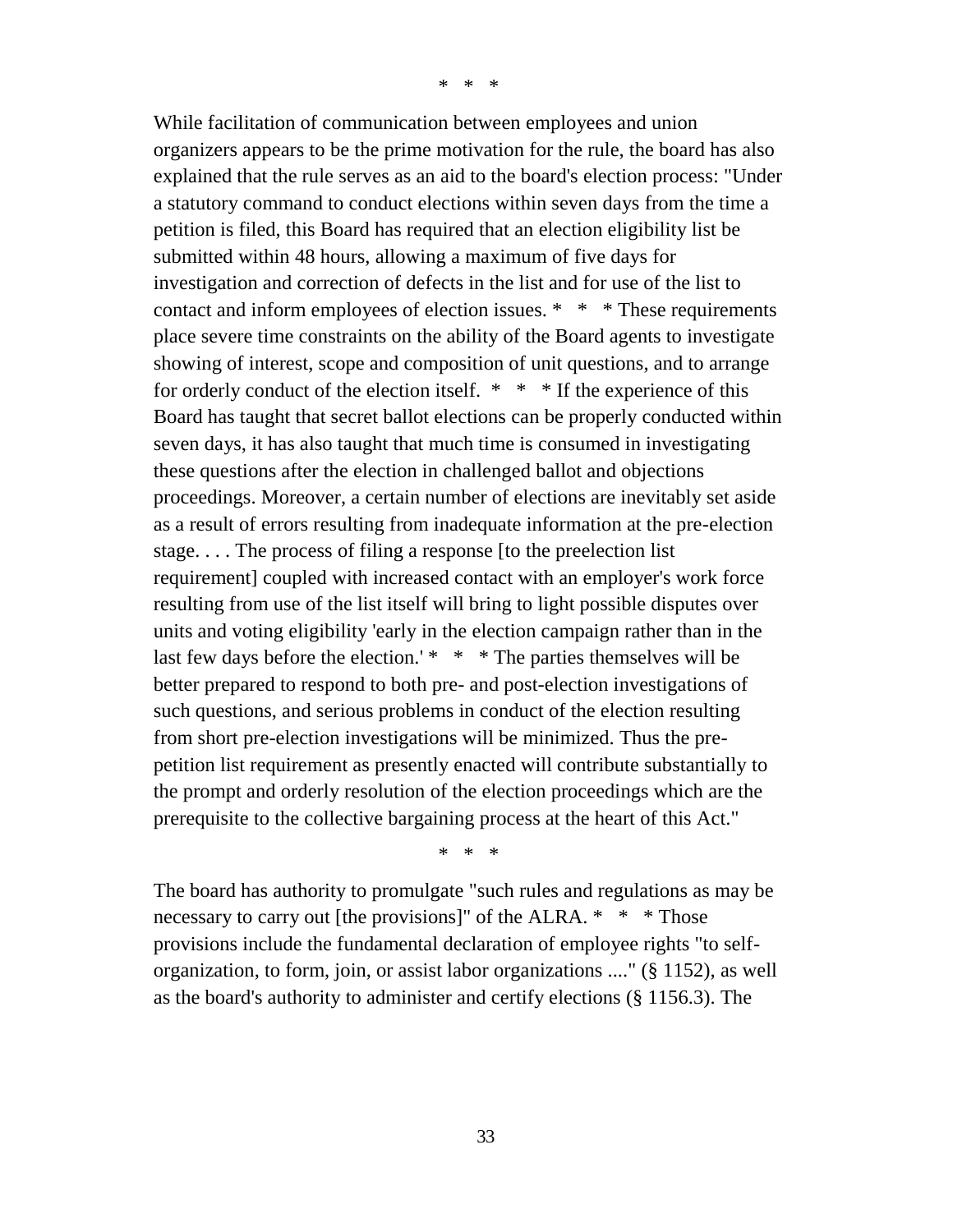prepetition list requirement is functionally related to both those provisions, and the board's explanation of the necessity for the requirement is patently rational, based upon the board's experience, and well within its policy discretion.  $* * * \text{We conclude that the regulation is valid.}^{52}$ 

These cases clearly indicate that this agency has neither confined itself nor been consigned to merely "reactive" roles and that, especially in the area of facilitating employee education and the election process, the Board's authority to impose obligations on parties has been upheld.

IV.The Board's Regulatory Authority

Labor Code Section 1144 provides that "[t]he board may from time to time make, amend, and rescind, in the manner prescribed in Chapter 3.5 (commencing with Section 11340) of Part 1 of Division 3 of Title 2 of the Government Code, such rules and regulations as may be necessary to carry out this part." An agency that has been delegated rulemaking authority has been delegated the power to make law:

It is a "black letter" proposition that there are two<sup>53</sup> categories of administrative rules and that the distinction between them derives from their different sources

<sup>52</sup> *Harry Carian Inc., supra*, 36 Cal 3d at 666 - 668.

<sup>53</sup> The second of the two categories referred to by the Court in this passage is the power to make rules "interpreting a statute."

Unlike quasi-legislative rules, an agency's interpretation does not implicate the exercise of delegated lawmaking power; instead, it represents the agency's view of the statute's legal meaning and effect, questions lying within the constitutional domain of the courts. But because the agency will often be interpreting a statute within its administrative jurisdiction, it may possess familiarity with satellite legal and regulatory issues. It is this "expertise", expressed as an interpretation (whether in a regulation or less formally . . . ) that is the source of the presumptive value of the agency's views An important corollary of agency's interpretations, however, is their diminished power to bind. Because an interpretation is an agency's *legal opinion*, however "expert," rather than the exercise of a delegated legislative power, it commands a commensurably lesser degree of judicial deference. (*Yamaha Corporation of America v State Board of Equalization, supra,* 19 Cal  $4^{th}$  5-6)

Footnote continued----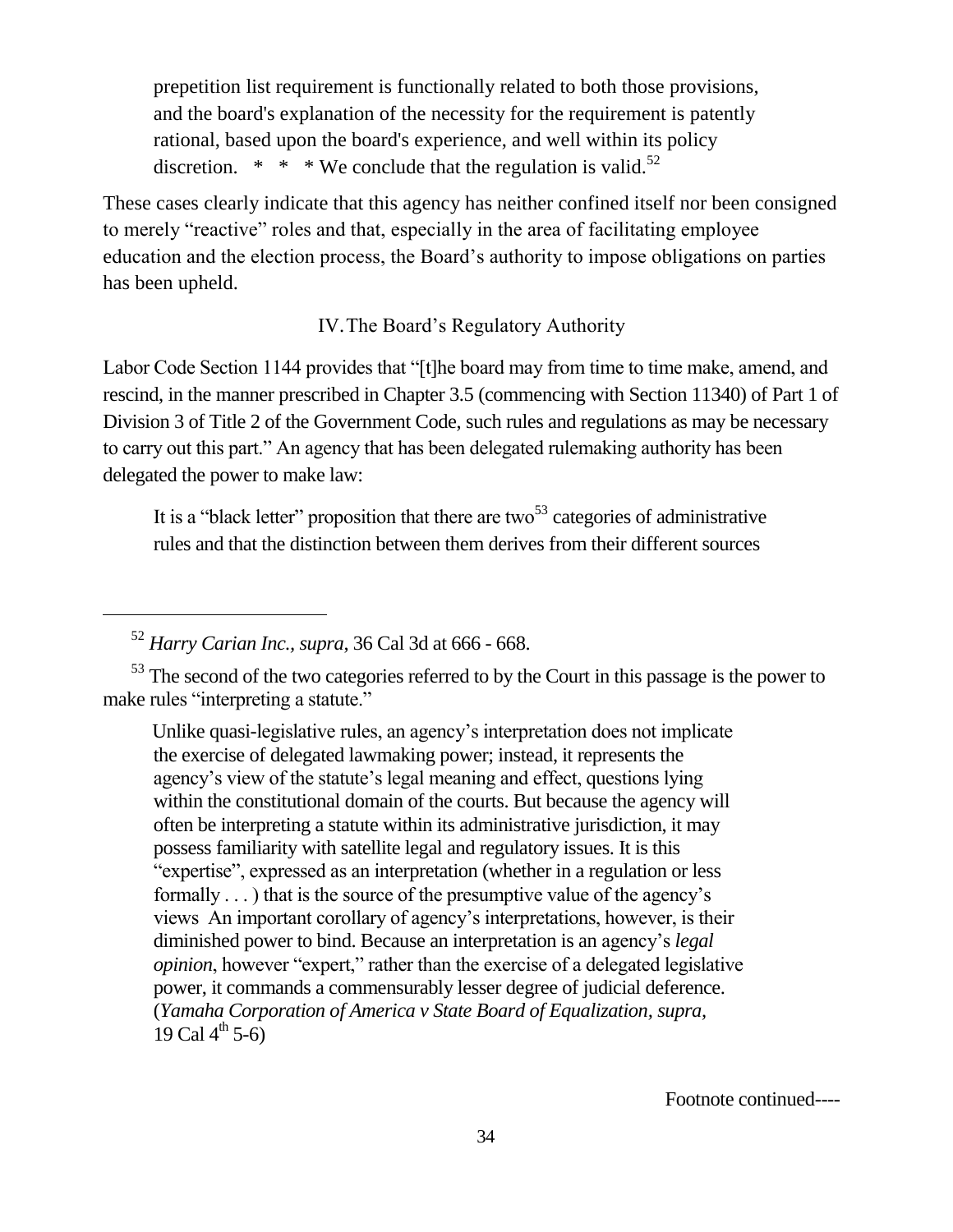and ultimately from the constitutional doctrine of the separation of powers. One kind – quasi-legislative rules – represents an authentic form of substantive lawmaking. Within its jurisdiction, the agency has been delegated the Legislature's lawmaking power. \* \* \* Because agencies granted such substantive rulemaking power are truly "making law," their quasi-legislative rules have the dignity of statutes. When a court assesses the validity of such rules, the scope of its review is narrow. If satisfied that the rule in question lay within the lawmaking authority delegated by the Legislature, and that it is reasonably necessary to implement the purposes of the statute, judicial review is at an end.<sup>54</sup>

However, the initial question, whether an agency's rule "does lie" within the lawmaking authority delegated by the Legislature, is essentially a judicial question and "[a] court does not . . . defer to an agency's view when deciding this. . . ." A court will afford no more than "*respectful nondeference*" <sup>55</sup> to an agency's view on that question.

Footnote continued----

A regulation does not have to be the one or the other; it may entail both a "legislative' and an "interpretive" component: "'[A]dministrative rules do not always fall neatly into one category or the other; the terms designate opposite ends of an administrative continuum, depending on the breadth of the authority delegated by the Legislature.' Regulations that fall somewhere in the continuum may have both quasi-legislative and interpretive characteristics, as when an administrative agency exercises a legislatively delegated power to interpret key statutory terms." (*Peter Ramirez v Yosemite Water Company, Inc.* (1999) 20 Cal 4<sup>th</sup> 2d 844, 853.)

<sup>54</sup> *Yamaha Corporation of America v State Board of Equalization* (1998) 19 Cal 4<sup>th</sup> 1, 3

<sup>55</sup> This is the Court's own description of "the appropriate judicial attitude" in deciding questions of consistency. In this connection, it should be added that the "current" characterization of the appropriate judicial attitude as one of "respectful nondeference" cannot be easily squared with every other description of it. For example, in *Agricultural Labor Relations Board v Tulare County Superior Court* (1976) 16 Cal 3d 393, 411 Justice Mosk put the matter this way:

An administrative regulation, however, must also comport with various statutory requisites to validity. At the outset we take note of certain principles that govern this matter; although these rules have been often restated, it would be well to remember they are not merely empty rhetoric. First, our task is to inquire into the legality of the challenged regulation, not its wisdom. [Cite] Second, in reviewing the legality of a regulation adopted pursuant to a delegation of legislative power, the judicial function is limited to determining whether the regulation (1) is

Footnote continued----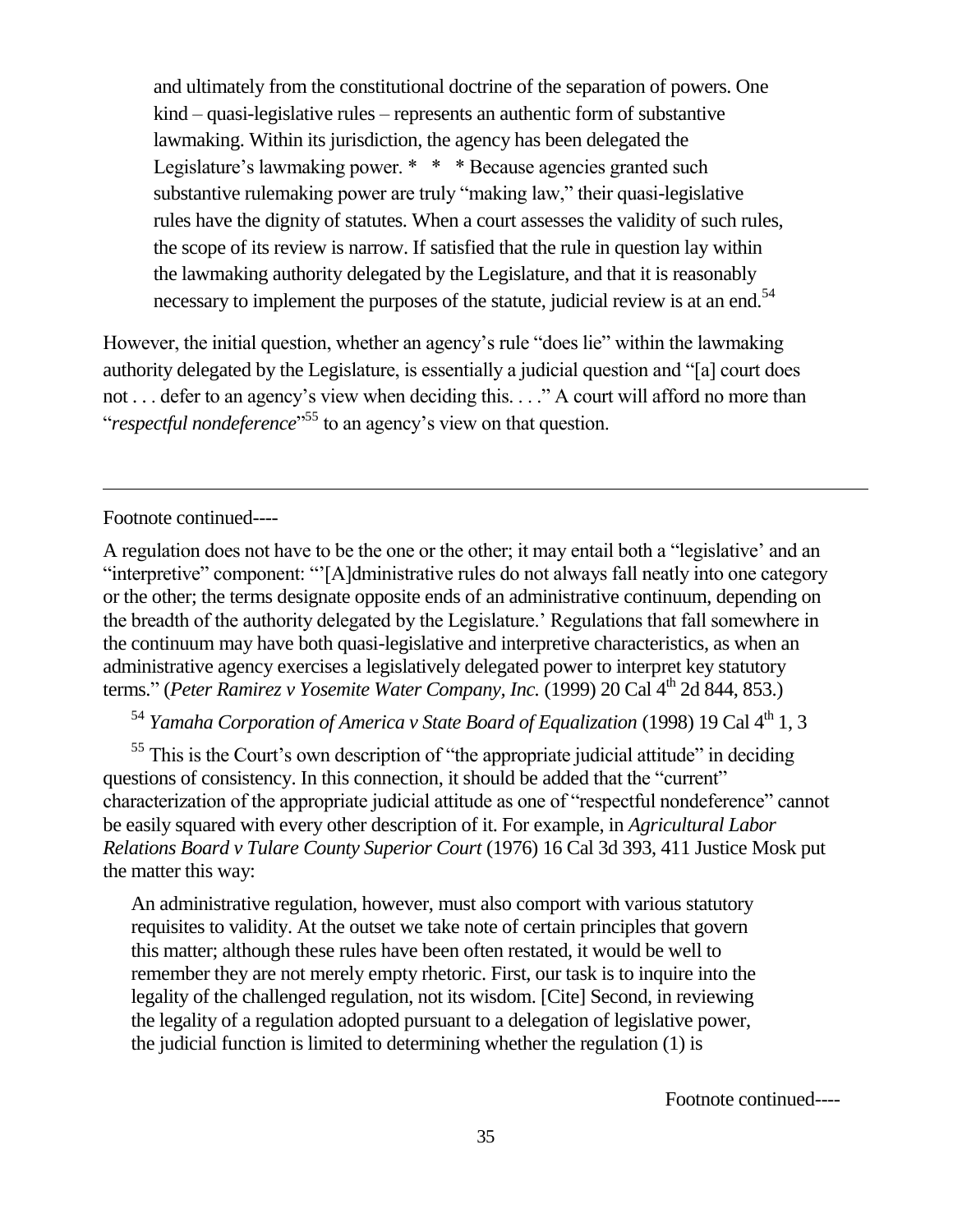This principle is codified in Government Code Section 11342.1, which requires that "[e]ach regulation adopted . . . shall be within the scope of authority conferred," and in Government Code Section 11342.2, which provides that, to be valid, every regulation must be "consistent and not in conflict with the statute and reasonably necessary to effectuate [its] purpose. . . ." *Association for Retarded Citizens – California v. Department of Developmental Services*  (1985) 38 Cal 3d 384, pp. 390 – 391. The most common shorthand formulation for reviewing the threshold validity of a regulation – that is, whether it is within the scope of delegated authority – is: Does the regulation "alter or amend or enlarge or impair" the scope of a statute? *Morris v Williams* (1967) 67 Cal 2d. 733, 748. *Association for Retarded Citizens*, supra, at p. 391; *Irma Aguirre v Tony Lee* (1993) 20 Cal App 4<sup>th</sup> 1646, 1652.

If an agency regulation is determined to be consistent with and not in conflict with the agency's enabling statute, an agency must also show that it is reasonably necessary to effectuate its purposes. The necessary prong has its own standard, namely, whether the agency has acted in an arbitrary or capricious manner.<sup>56</sup>

As a general proposition, the *San Diego Nursery* case makes it clear that "*an appropriately tailored rule* authorizing prepetition access for a limited purpose" transgresses no statutory command; however, it also begs the question of what would constitute "an appropriately tailored rule."

Although exactly how the program operated over 30 years ago is hard to pin down from the materials still available to the Board, it is clear from the opinion in *San Diego Nursery* that

#### Footnote continued----

 $\overline{a}$ 

"within the scope of the authority conferred" [Citing Government Code Section 11373, the predecessor to current Section 11342.1] and (2) is "reasonably necessary to effectuate the purpose of the statute." [Citing Government Code Section 11374, the predecessor to current Section 11342.2] Moreover, "these issues do not present a matter for the independent judgment of an appellate tribunal; rather both come to this court freighted with the strong presumption of regularity accorded administrative rules and regulations." [Cite] See also, *Moore v* California State Board of Accountancy (1992) 2 Cal 4<sup>th</sup> 999, 1014

Speaking of the "strong presumption of regularity", the Court in *Yamaha* commented: "we may have overstate[d] the level of deference [paid to administrative views of "consistency"] for "[a] court does not, in other words, defer to an agency's view when deciding whether a regulation lies within the scope of authority delegated by the agency." *Yamaha,* p. 11, fn. 4.

<sup>56</sup> *San Francisco Fire Fighters Local 798 v San Francisco* (2006) 38 Cal 4<sup>th</sup> 653, at 667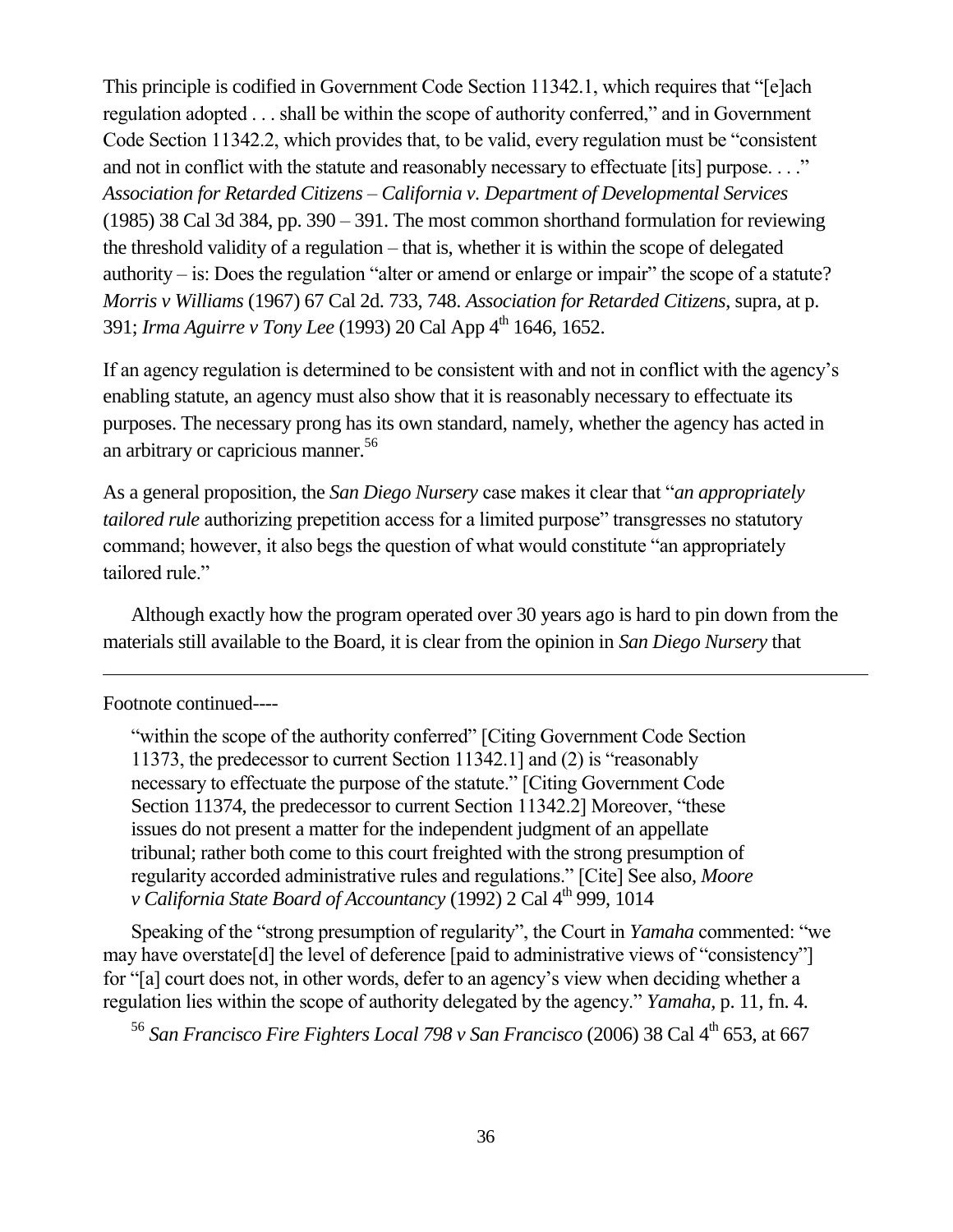Board agents sought access after a union had filed both a notice to take access and a notice to organize, which, the court noted, "evidence[d] the fact that the [union] would engage in an organizational drive among the Employer's workforce which might culminate in an election."<sup>57</sup> By way of contrast, the educational access this memorandum is considering is designed to take place in the absence of organizing activity among California farmworkers. Moreover, the court did not ground the Board agents' authority to take access in Section 1152 rights alone, but looked to connect the program with "the performance of duties imposed by the Act." In the case of the worker education program at issue in *San Diego Nursery*, the court agreed with the Board that Labor Code Sections 1151 and 1151(a), which together give the Board "free access to all places of labor" "for the purpose of all hearings and investigations", authorized the Board to take access to educate workers so long such access could be reasonably considered part of an "investigation."<sup>58</sup>

#### V. Staff Recommendation

Against the backdrop of the influx of a new and growing group of (indigenous) farmworkers with little or no understanding that they have any rights under law and the ineffectiveness of traditional methods for education engaged in by the Board to reach significant numbers of farmworkers, it is suggested that the Board could find 1) that the right of self-organization or to engage in concerted activities for the purpose of collective bargaining or other mutual aid or protection, will always remain paper rights unless agricultural employees know that they have them, 2) that creating an avenue for employees to take the initiative in learning about their rights is necessary for them to obtain knowledge of them, 3) that, in the absence of union organizing activity, and of effective alternative means of informing employees about their rights, direct access by Board agents to the worksite is necessary to provide such information, and 4) that such access will reciprocally serve to provide the Board

<sup>57</sup> *San Diego Nursery, supra*, at 131-132

<sup>58</sup> Noting that federal precedent treated "the entire representation process" as an investigation, and that this Board had further created a series of steps, including the Access Rule and the requirement to provide a Prepetition list so that unions could inform employees about their rights under the Act, which steps, as quasi-legislative rules, were now part of the statutory election process, the court concluded that once a union had taken those steps, the Board was authorized to take access to "advise, notify or educate" employees and employers of their rights and obligations under the Act and to aid the election process.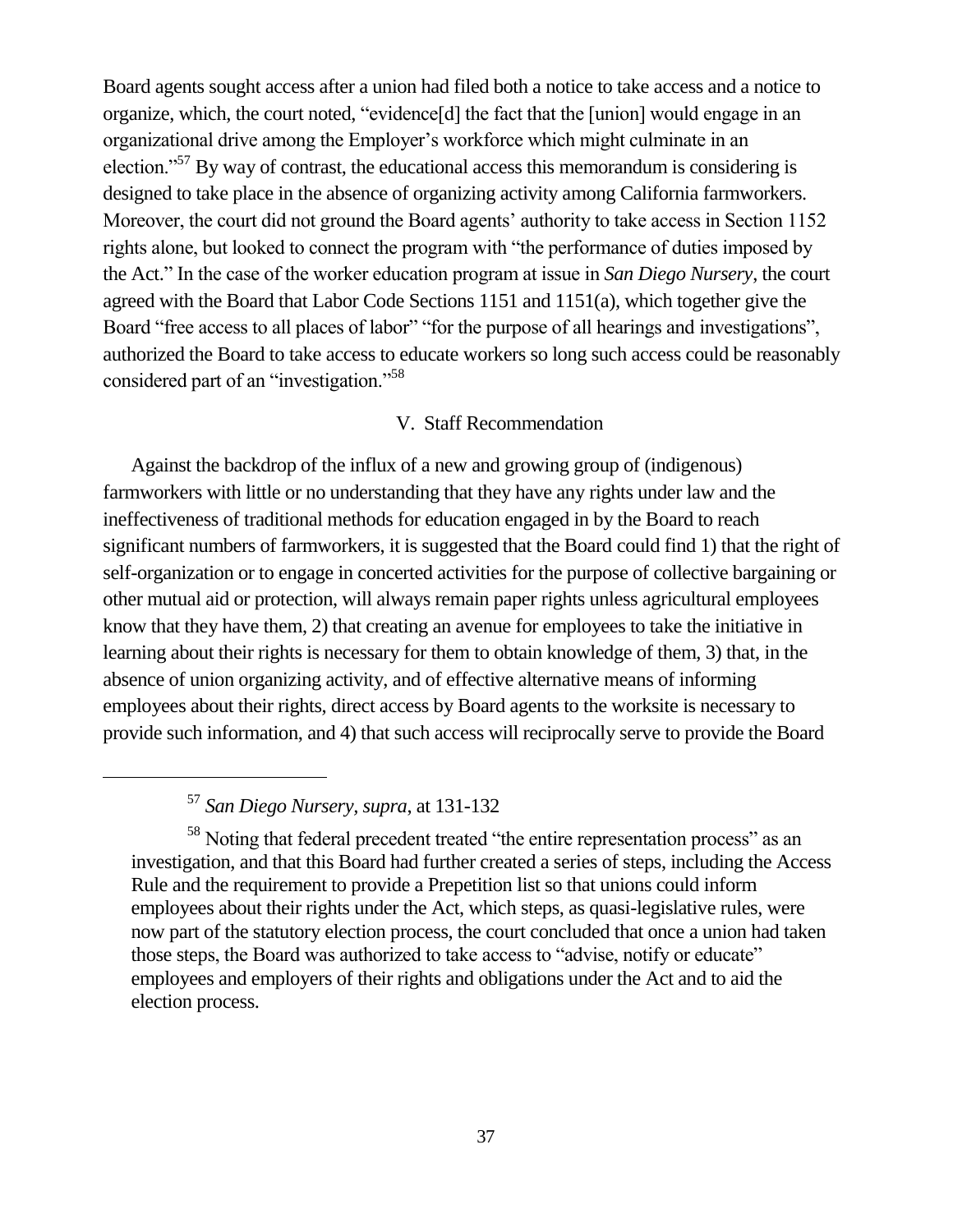with information that will enable it to more efficiently conduct elections within the brief statutory window for holding elections.

In accord with these findings, the Board could adopt a regulation providing that, upon the filing of an appropriate petition by employees, agents of the Board in a special unit that will take no part in investigating and prosecuting unfair labor practice complaints, will be authorized to take access to the property of an employer whose employees filed the petition for the purpose of informing employees of their rights under the Act to engage in protected concerted activity including their right to petition for an election.

It is also proposed that the regulation could require that, after service of the employee petition upon the employer, the employer shall be required to submit information about the location of the employer's fields, the present complement of the employer's employees, and the employer's peak employment, so that Board agents can more precisely conduct their field educational activities without interfering with company productivity and properly inform employees about their rights under the Act.

A proposed draft of a Worker Education Regulation

In *San Diego Nursery v Agricultural Labor Relations Board* (1979) 100 Cal 3d 128, the court of appeals held that the Board's authority to take access to all places of labor included the authority to advise, notify, or educating employees about their rights and obligations under the Act so long as it also serves investigatory purposes.

#### Draft of Proposed Regulation

Upon the filing a Notice of Concerted Activity Education by two or more employees with a regional office or with the unit for worker education in Sacramento, either the regional office or the worker education unit shall immediately conduct an investigation to determine if a notice of intention to take access or a notice of intention to organize has been filed by any labor organization or if the employees are currently represented by a labor organization.

If the Notice of Concerted Activity Education is filed with a regional office and if the regional office determines that there is no valid notice of intention to take access or notice to organize the employees of the employer on file and that no labor organization is currently certified to represent the employees of the employer, the Regional Director shall notify the unit for worker education.

Within 24 hours of receipt of the notice of Concerted Activity Education Director by the worker education unit, the unit shall serve the Notice upon the employer. Within 24 hours of service of such notice upon the employer, the employer shall provide the location of the